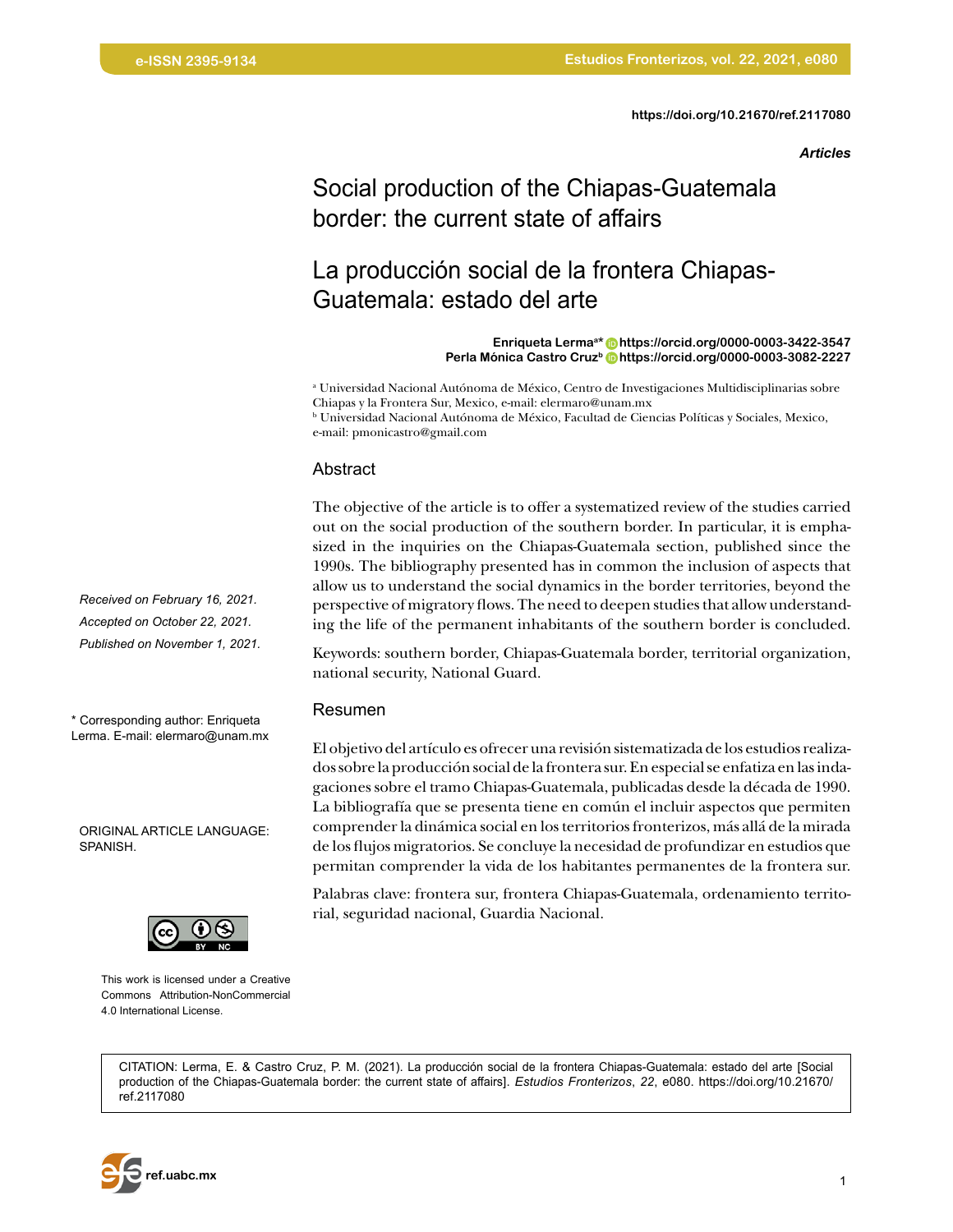## Introduction

In a study published in 2007, the result of a participatory methodology for the creation of mental maps about Mexico, Alfredo Guerrero (2007) observed that the participants (Mexican students) drew the northern border with the United States as a closed space, defined and loaded with adverse meanings, while the border with Guatemala and Belize appeared nebulous, rural, and open. There was no clarity about its length, shape, or origin in history. There was even less mention of anything related to the International Boundary and Water Commission between Mexico and Guatemala. It could not be otherwise: the border wall was to the north and not to the south in the Mexican mentality. However, this notion of a wall to the north and a southern extension no longer holds. It has been transformed from 2000 to 2020. The idea of a southern border "to be controlled" is more present in people's minds. News about new mechanisms that seek to curb Central American migration is constant and attracts the gaze of public opinion, especially that of many researchers and students. Therefore, if we were to repeat Alfredo Guerrero's exercise today, the outline of the southern border would be different and no longer look so friendly.

Some events have been significant in reinforcing borders on a global scale. Among them, the most significant was the attack on the Twin Towers in New York on September 11, 2001, which led to the implementation of new international security processes. After this event, Mexico was under pressure to end the 20th century and begin the 21st century by intensifying territorial security, on the one hand, to reduce its emigration to the United States and, on the other, to control Central American flows in transit through its territory. However, it was not until the second decade of the 21st century that the objective became evident along the Chiapas-Guatemala border. The discovery was possible thanks to two widely publicized processes. The detection of numerous migrant children traveling alone from the Northern Triangle of Central America to the United States,<sup>1</sup> recorded from 2010 to 2016, and denounced by human rights organizations; and, of recent date, the emerging and unexpected organization of migrant caravans, which entered Mexico through Soconusco, starting in 2018. Both situations have increased interest in the southern border and attracted dozens of researchers and students to this region to strengthen research, especially in migration.

Although migration and border are related topics, in the case of the Chiapas-Guatemala border, research has focused on the former and less on how the border has been produced as a territory with its own characteristics. Thus, the implementation of border control mechanisms in border territory has been little addressed. The research group La producción de la frontera Chiapas-Guatemala: una aproximación al ordenamiento territorial y a su resignificación, of a socio-anthropological nature, has focused on the second point, questioning how the territorial organization has been produced on the southern border from 2000 to 2021, based on the security policy and obtaining the opinion of the inhabitants of the region, beyond the point of view of migrants in transit.



<sup>1</sup> The Northern Triangle of Central America is the collective name given to three countries: Guatemala, Honduras, and El Salvador.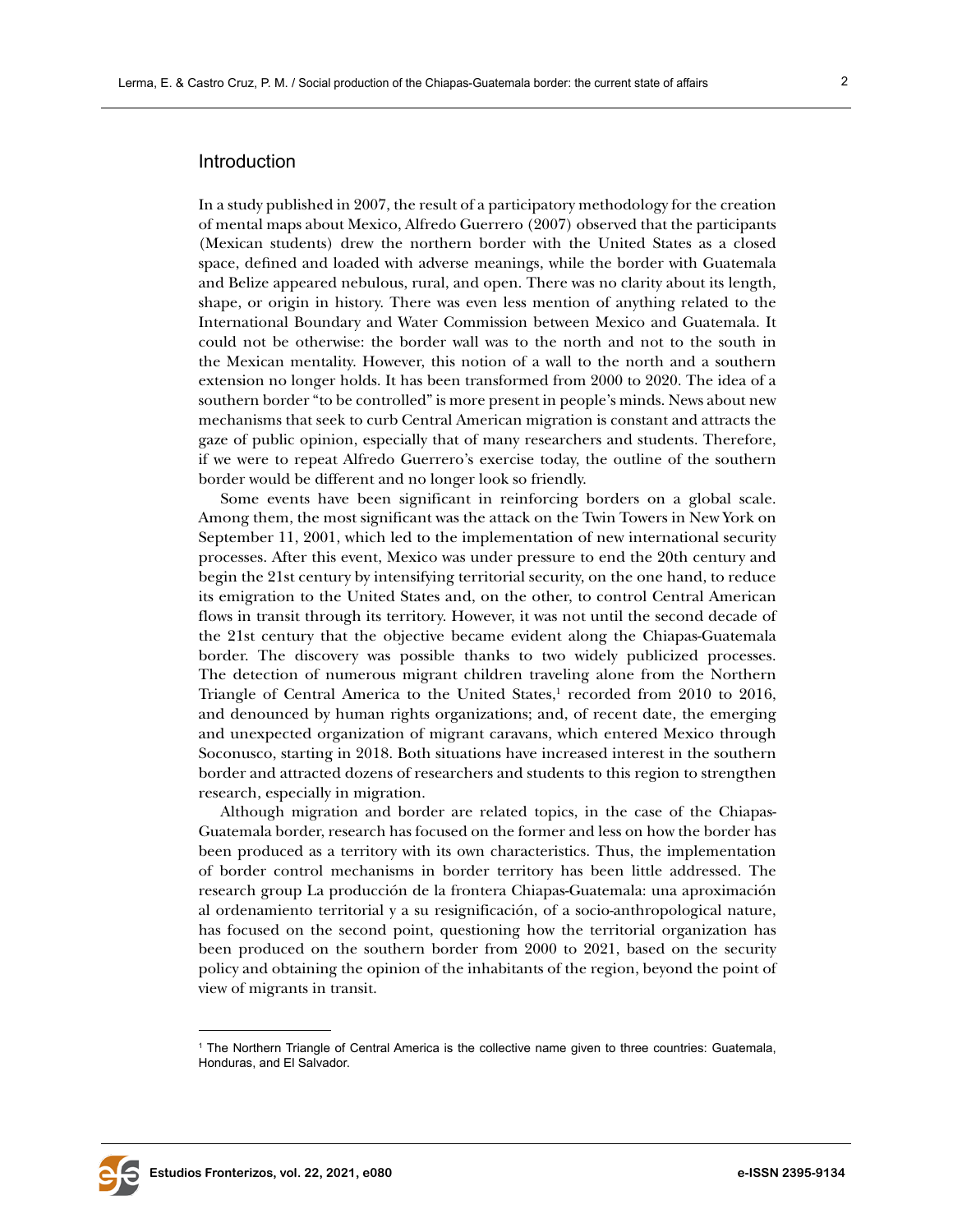As part of the research, it was necessary to review specialized bibliographies, federal government plans and programs, international agreements, and reports from nongovernmental organizations and civil associations to delve into the current social context of the border and interpret the perception of the local population regarding land use planning and its impact on daily life. Many policies have been proposed, but many plans have also been aborted for various reasons. Aware of this, the interest is to trace which plans and programs impacted the production of a controlled border, especially those that have caused transformations detected by the inhabitants in their daily lives.

Concerning this interest and with the desire to contribute to the understanding of the process, the present account of the current state of affairs, derived from the project, aims to offer clues that will ease the way for sociologists and anthropologists interested in beginning research on the production of the current southern border in the Chiapas-Guatemala section. The text has two parts: the first presents a review of the studies carried out on border issues since the 1990s; the second reviews the research results on the territorial organization and the logic of national security. It mentions the main results published by specialists in the region and refers to certain agreements, plans, and programs that warrant review to deepen the analysis of the implementation of the southern border.

## Specialized studies

In the study of the configuration of the southern border, there is a long series of historical studies that cover the pre-Hispanic era, continue to the colonial era, and are discussed in the interstices of border delimitation in the post-independence era. This article does not aim to refer to the complexity of this lengthy process but to restrict itself to specific results, which offer clues to understand recent events that gave rise to the current border configuration.

In order to understand the configuration of the southern Mexican border at the regional level, it is advisable to examine the book edited by Phillipe Bovin (1997), *Las fronteras del Istmo. Fronteras y sociedades entre el sur de México y América Central*, a work that, through the pens of various specialists, helps situate the delimitation of Mexican territory in the Central American and Caribbean context. In this fundamentally geopolitical work, historical data can be found that help understand the formation process of the national borders in the region, the local political aspirations of territorial integration, and the influence of the international political forces in the current configuration. Furthermore, it addresses different demographic, migratory, commercial, cultural, and extractive aspects, which help understand the interconnected complexity of the borders in Central America, of which Chiapas is a part.

Two essential contributions, to be found in the book *Chiapas. Los rumbos de otra historia* (Viqueira & Ruz, 2004), are worth reading to complement a regional overview. The first is an article by Juan Pedro Viqueira, "Chiapas y sus regiones", in which the author, unintentionally, succeeds in characterizing the border regions by proposing a new state division based on social and cultural criteria. Based on linguistic, historical, and cultural data, he identifies, among others, six differentiated regions on the Mexico-Guatemala border: Soconusco; Motozintla (or Mariscal) Region; Grijalva Valley; Plains

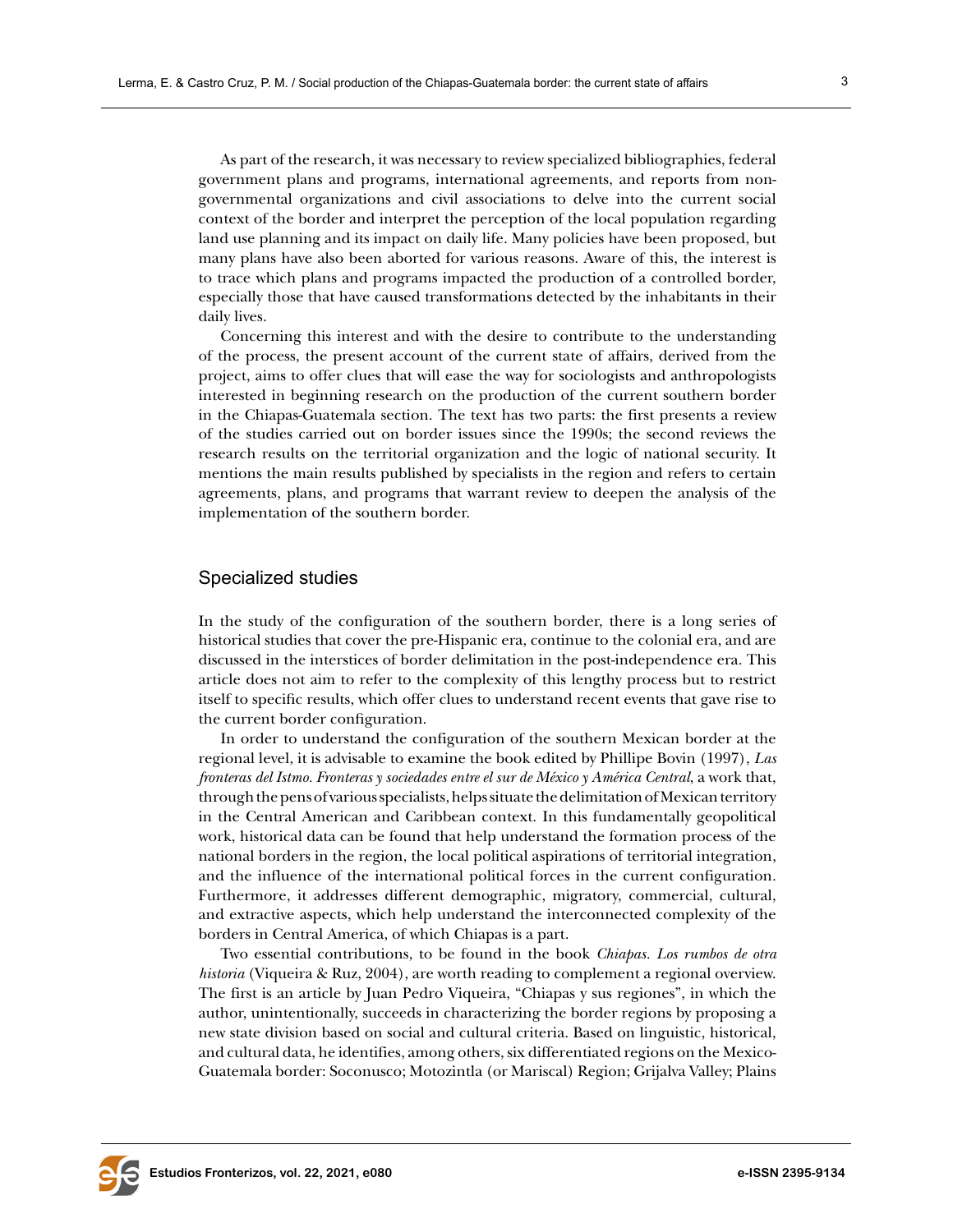of Comitán and Las Margaritas; La Selva Lacandona; and Marqués de Comillas, which is useful for delimiting border areas of study. The second contribution is a set of articles, grouped in the last section of the book, entitled: "La Selva Lacandona", which presents cultural data and sociological interpretations of how the jungle region, close to the border, developed prior to the uprising of the Zapatista Army of National Liberation (Ejército Zapatista de Liberación Nacional, EZLN) in 1994. Two chapters stand out in this set: "De la sierra a la selva: identidades étnicas y religiosas en la frontera sur" (Hernández Castillo, 2004).

Another essential work of a historical nature is that of Jan de Vos, who, through archival sources, ethnographic research, testimonies, and life stories, demonstrated the complexity of the border. The author situates the regional, national, and international dispute when delimiting it, but always grounded in particular subjects. Although his work is vast, four books and two articles stand out for this article. In thematic order, the first is *Las fronteras de la frontera sur. Reseña de los proyectos de expansión que figuraron la frontera entre México y Centroamérica* (De Vos, 1993). In this book, four historical projects proposed to delimit and implement the border can be succinctly traced: the pre-Hispanic, the English, the Mexican, and the Guatemalan. It presents the intervention of different intentions that led to the current delimitation of the southern border. The configuration of the territorial limits becomes clearer on examining the book *Oro verde. La conquista de la Selva Lacandona por los madereros tabasqueños* (De Vos, 1996), which deals with the disputes between logging companies in Tabasco, Chiapas, and Guatemala, whose struggle influenced how territorial limits were resolved on the ground at the end of the 19th and beginning of the 20th centuries. As a side note concerning this period, it is worth reviewing two texts associated with the delimitation process of the Mexico-Central America border. One is by César Sepúlveda (1958): "Historia y problema de los límites de México: ii la frontera sur", and the second, "La Comisión Mexicana de Límites y la definición de la frontera sur del país", by Luz M. O. Tamayo (2015). In the latter, the author clarifies the challenges and decisions that the commission had to make to delimit the Mexican territory.

Other recommended works by Jan de Vos are: *Una tierra para sembrar sueños. Historia reciente de la Selva Lacandona 1950-2000* (De Vos, 2002b) and *Viajes al desierto de la soledad. Un retrato hablado de la Selva Lacandona* (De Vos, 2003), which specialize in analyzing excerpts from travelers who knew the Lacandon Jungle and testimonies of actors who inhabited it in the second half of the 19th century and who relate the details of the social dynamics in the region and its relationship with Guatemala. One final text to recommend is, "Las fronteras de la frontera sur. Una vision histórica" (De Vos, 2002a), a classic for understanding the political dimension of this border.

Another outstanding researcher is anthropologist Andrés Fábregas, who, in the early 1980s, led a project on the southern border, attached to the Center for Research and Advanced Studies in Social Anthropology (Centro de Investigaciones y Estudios Superiores en Antropología Social, ciesas), a pioneer of its kind. Fábregas gave an account of its results in numerous writings; however, the best synthesis is found in "La elaboración del concepto de frontera sur y la fundación del ciesas-Sureste. 1983-1985", included in the book *Marcos institucionales de la antropología en Chiapas a finales del segundo milenio* (Fábregas, 2015, pp. 23-60). In this text, he describes studies generated in the context of the project. This information is completed with reviews of previous studies, from which his inquiries were nourished. Among them, he mentions the research by Juan Pohlenz on coffee plantations in Soconusco and their role in the

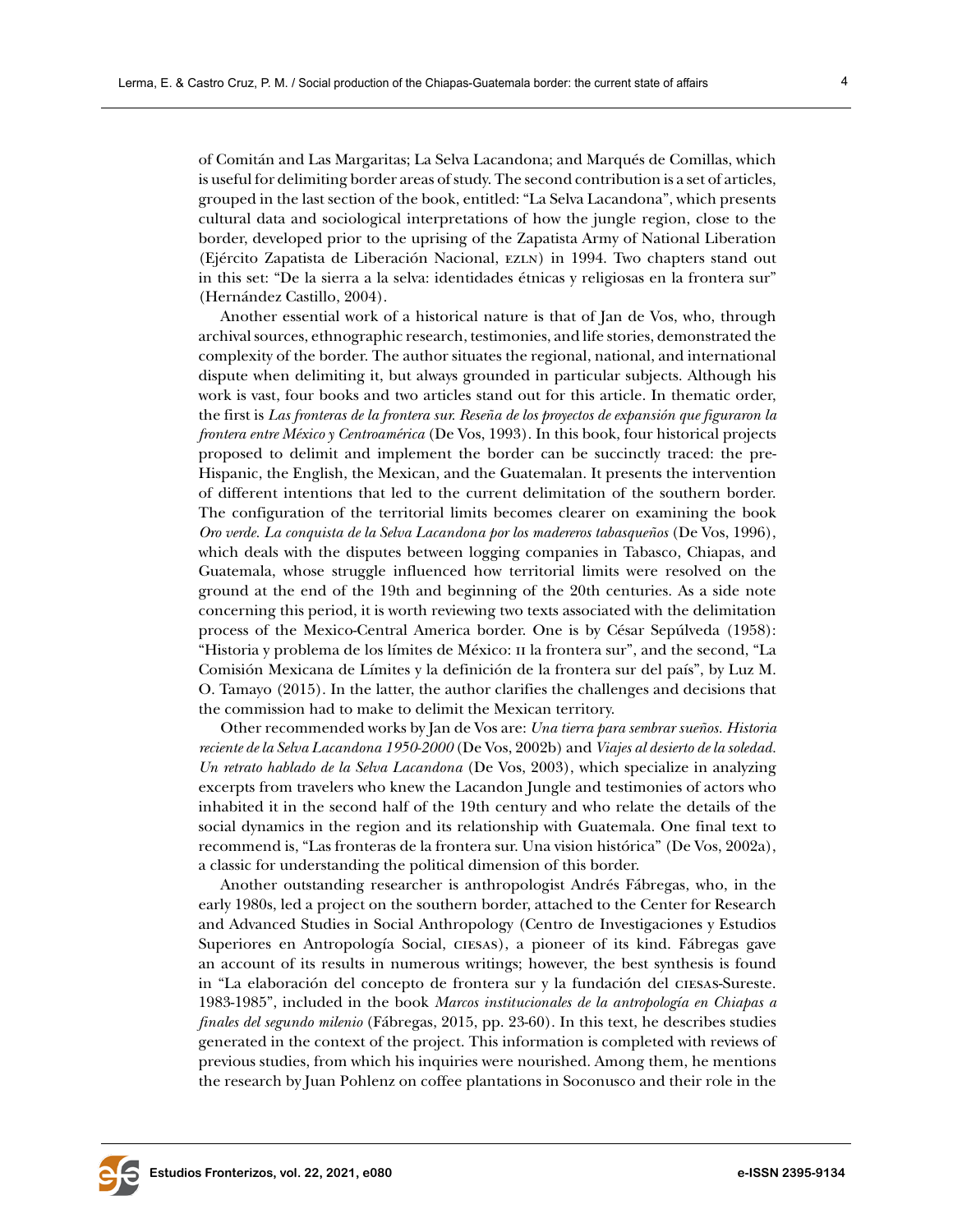development of the market economy, which gave rise to migratory circuits among the populations of Los Altos de Chiapas, Soconusco, and Guatemala. Fábregas notes that this point would later be further explored in the context of a project by Mariano Baez and Patricia Ponce in Soconusco.

It is necessary to make a new side note in this same block of studies focused on ethnographic demonstrations of how the coffee economy impacted the formation of the border in Soconusco, for which the study by Andrés Medina (1973), "Notas etnográficas sobre los mames de Chiapas", is recommended. The author presents the close relationship between coffee production and the formation of Mame border towns, which opens a new vein of anthropological exploration, previously seen only in a glimpse: that of the complex ethnic diversity on the Chiapas-Guatemala border.

Another essential book for understanding the history of the migration regulation system arising from day labor on coffee plantations is that by Germán Martínez Velasco (1994), who offers a detailed investigation of its transformations. His work is entitled *Plantaciones, trabajo guatemalteco y política migratoria en la frontera sur de México*. The argument of this book can be completed with the one edited by Mercedes De Vega (2011), *Historia de las relaciones internacionales de México 1821-2010*, which is necessary to understand the regulations on mobility and migration on the southern border.

Fábregas (2015) indicates that there were three variables identified by his team in 1983, and which brought the southern border to the attention of the rest of the country: 1) migration caused by the recent wars in Central America; 2) the discovery of oil deposits, and the possibility of expanding exploration in the area to encourage the search for hydrocarbons; and 3) the implementation of tourism projects. It is curious, however, that the sustained attention that ciesas gave to the studies on the border was not based on these findings on forced migration, extractive exploration, or tourism, but on another aspect, which seems not to be so pressing: the study of religious diversity in southern Mexico, thanks to which one can learn, through case studies, the role of the different faiths along the border. Therefore, ciesas crystallized the first effort to understand the social dynamics by publishing four books on religious change—a collection coordinated by anthropologist Leonel Durán Solís.

From this interest of ciesas in the southern border, first directed by Andrés Fábregas and later by Durán Solís, stands out the work of the then young researcher, Rosalva Aida Hernández Castillo (1988), who wrote her undergraduate thesis on the Kanjobal refugee population in Mexico, due to the war in Guatemala, *Mecanismos de reproducción social y cultural de los indígenas kanjobales refugiados en Chiapas*. This opened the field for her to dedicate decades to unraveling the complex relationships between ethnicity, identity, national state, religious change, and community organization in the daily dynamics between Chiapas and Guatemala. As a result of her observations, she published several works now essential in the study of the southern border, such as: "Los refugiados guatemaltecos y la dinámica fronteriza en Chiapas" (Hernández Castillo, 1992); *La experiencia del refugio en Chiapas. Nuevas relaciones en la frontera sur mexicana* (Hernández Castillo et al., 1993); "Identidades colectivas en los márgenes de la nación: etnicidad y cambio religioso entre los mames de Chiapas" (Hernández Castillo, 1994); *La otra frontera. Identidades múltiples de los mames de Chiapas*) (Hernández Castillo, 2001); and *Sur profundo. Identidades Indígenas en la frontera Chiapas-Guatemala* (Hernández Castillo, 2012).

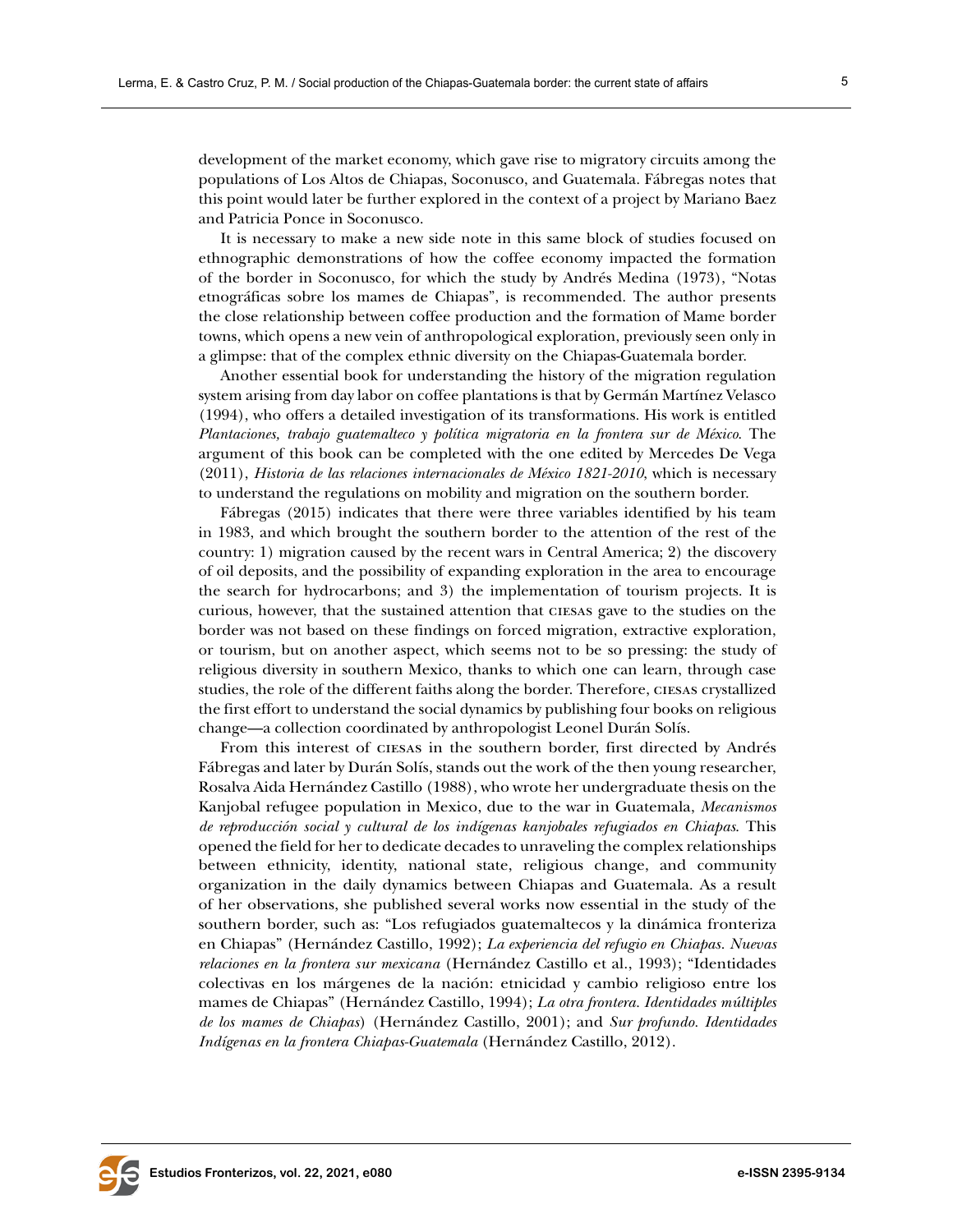The influx of Guatemalan refugees, caused by forced displacement as a consequence of the repression of the armed movement in Guatemala, was an event of great consequence in making the southern border visible at the end of the 20th century, and an extensive bibliography illustrates the impact it had on the re-marking of the border limit and its re-signification. In this context, for Mexicans, dissociating themselves from the Guatemalans was a survival mechanism among the regional population to emphasize their Mexican nationality and avoid attacks by the Guatemalan army. Among the works that analyze this process, it is recommended to consult: *Los refugiados guatemaltecos en Campeche y Quintana Roo. Condiciones sociales y culturales* by Sergio Aguayo et al. (1989); *Una década de refugio en México*, edited by Graciela Freyermuth and Rosalva Aída Hernández Castillo (1992); *Ser mexicano en Chiapas. Identidad y ciudadanización entre los refugiados guatemaltecos en La Trinitaria, Chiapas* (Ruíz Lagier, 2013); and "Los refugiados guatemaltecos y la frontera-frente de discriminación, explotación y desigualdad", by Verónica Ruíz Lagier (2018). Edith Kauffer has also written prolifically on the subject: *Les réfugiés guatémaltèques au Chiapas. Le retour du peuple du maïs. Un projet politique* (2000a); "Refugiados guatemaltecos en México: del refugio a la repatriación del retorno a la integración" (2000b); "De la frontera política a las fronteras étnicas: refugiados guatemaltecos en México" (2005), "Refugiados guatemaltecos y conformación de la frontera sur de Chiapas en los años ochenta" (1997), among others. The same author went on to research regulations and disputes over shared international watersheds in this region (2011a; 2011b; 2013).

The work of Ricardo Falla is significant in helping understand the problematic dynamics of the border with Guatemala in the 1980s; he addresses the complex situation of the communities that continue to resist on the Guatemalan side, around the Northern Transversal Strip. Given his abundant production, it would be worth reviewing the introductory notes by Enriqueta Lerma and Gerardo Monterrosa (2020). Reading them helps identify topics and select an appropriate bibliography to understand various aspects of the border.

Another topic, already analyzed but not exhausted, is the role of ethnic groups in shaping the border. A review of this magnitude goes beyond the scope of this work, but cannot be left out. In dealing with the subject, the researcher will note two types of groups that reproduce their culture around the border: those with deep historical roots in the region (Choles, Trojolabales, Jacaltecos, Chicomultecos, Mames, and Kanjobales), and those of recent settlement, either because they migrated in search of land after the 1960s (Tsotsiles and Tseltales), because they expanded with the influx of Guatemalan refugees during the 1980s (such as Chujes, Kanjobales, and Acatecos), or because they recovered land with the ezln uprising in the last decade of the 20th century. Contributing to understanding the diversity of the state of Chiapas is the book edited by José del Val et al. (2019): *Estado del desarrollo económico y social de los pueblos indígenas de Chiapas*, where they statistically and quantitatively analyze the socio-cultural and economic processes of the state. This essential reference book includes material on the socio-demographic dynamics of the peoples of Chiapas, including those of the border region, their cosmovisions, and diversity of identities.

From a historical perspective, there is the text by Jan de Vos (1994), *Vivir en frontera. La experiencia de los pueblos de Chiapas*, which does not deal specifically with what is now understood as a *border limit* (containment system) but rather with the concept of a *border-frontline* (outpost or expansion). This work shows how the colonial border was expanded and its production process up to the Mexican Revolution. It emphasizes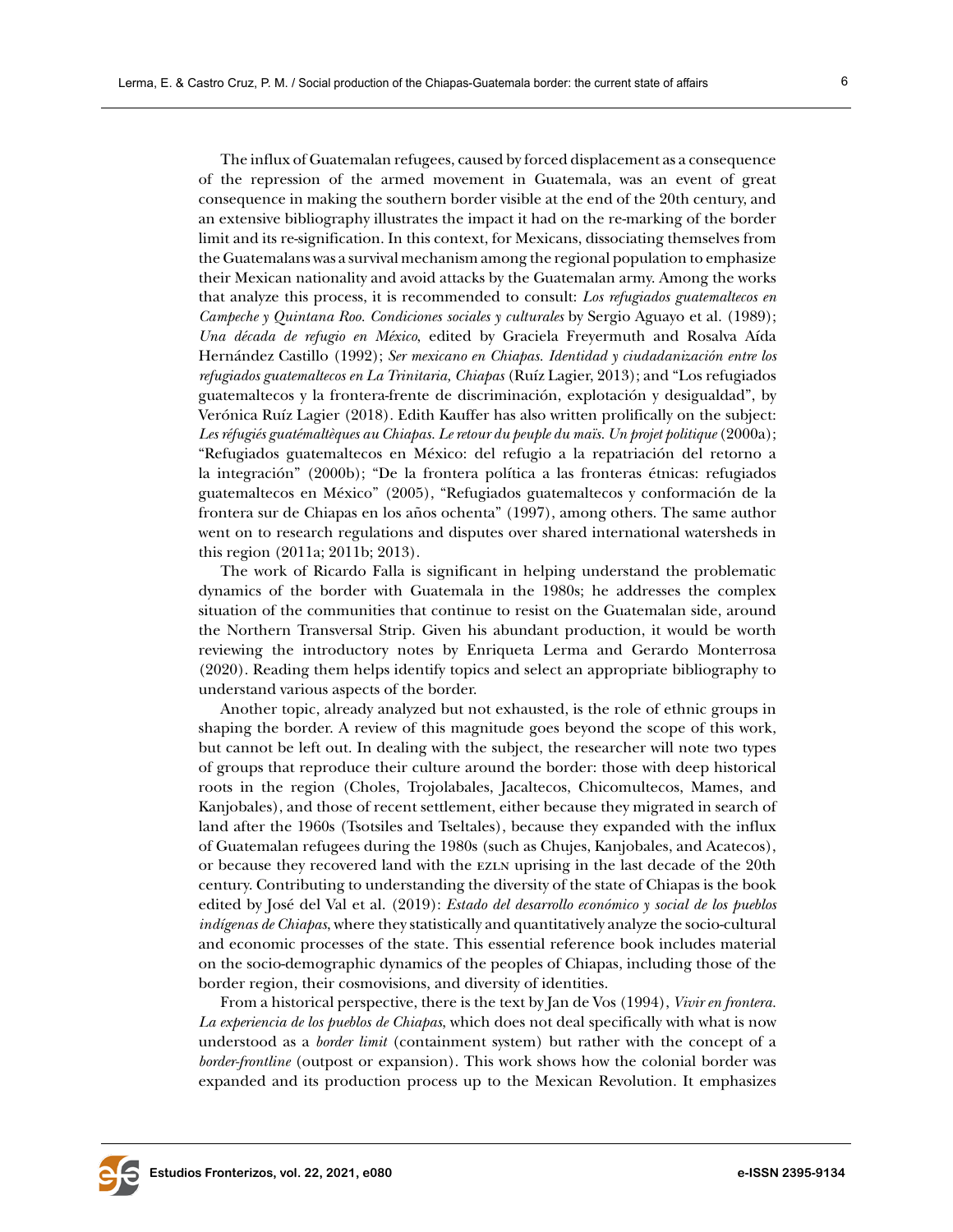the indigenous peoples, both local and related, and describes their encounters and disputes in the process of political configuration of the region. Other important works on this subject are those of Ruth Piedrasanta Herrera (2009): *Los chuj. Unidad y rupturas en su espacio*; *Historia chuj a contrapelo. Huellas de un pueblo con memoria*, by Fernando Limón (2009); and *Voces de la historia. Nuevo San Juan Chamula, Nuevo Huaxtán, Nuevo Mazatán*, by Ana María Garza et al. (1994). Delving into the Mam case, another Mayan people divided by the border, it is recommended to read: "Los mam de México y Guatemala: un pueblo binacional entre la autonomía y la heteronomía" by Miguel Ángel Toledo-Pineda and Enrique Coraza de los Santos (2019).

In order to understand the strategies used at the end of the 20th century to reorder the border with Guatemala, it is important to review the context that preceded these decisions. One must not lose sight of the fact that this is a space of ethnic-peasant marginality. Therefore, it is recommended to review the book with contributions by several authors, edited by David Moctezuma Navarro: *Chiapas. Los problemas de fondo* (1994); and the book by Xóchitl Leyva and Gabriel Ascencio (2002): *Lacandonia al filo de agua*. Although these texts focus on exploring the causes of the EZLN uprising, the border constantly appears in their analyses. These texts are completed with a review of the re-municipalization process that Chiapas went through after the insurrection of the Zapatista guerrillas and how this configured a new territorial order and a new way of administering the southern border. The work of Sonia Toledo, Luis Rodríguez, Neil Harvey, María del Carmen Solís, and Jesús Solís, grouped in a work edited by Xóchitl Leyva and Araceli Burguete (2007), and enriched with their own contributions, stands out: *Remunicipalization in Chiapas. Politics and the political in times of counterinsurgency*. Similarly, there are *Estudios monográficos. Nuevos municipios en Chiapas*—in two volumes—, edited by the same authors (Leyva & Burguete, 2004) and *Maravilla Tenejapa. Monografía municipal*, by Luis Rodríguez (2017).

Numerous research results on the subject have been published so far in the 21st century. Many of them have already been mentioned above. Going through the existing bibliography would be excessive, so the search is limited to studies on how the border is configured by those who reproduce their daily lives within it. Thus, the consultation firstly refers to books of individual authorship. Three works stand out: *Frontera Sur Chiapaneca. El muro de la violencia. Análisis de la normalización de la violencia hacia los migrantes indocumentados en tránsito*, by Soledad Álvarez (2016), a fascinating book, which ethnographically explores the daily lives of those who live on the southern border, near Ciudad Hidalgo, and their continuity in Tapachula. Based on specific descriptions, the author describes the experiences in this space of truck drivers, nightclub workers, migrant center personnel, the members of the National Migration Institute, domestic workers, street vendors, and children who work in parks, among other social subjects, who have made the border their form of subsistence. From the perspective of daily life and its link with the state, there is a noteworthy article "Configuración regional del Estado: orden mercantil y comunidad interpretativa en la frontera México-Guatemala" by Hugo Rojas Pérez and Héctor Fletes Ocón (2017), which describes the dynamics around the cross-border sale of vegetables, on the Suchiate River, an activity contrary to state regulations, creating a space of border permissiveness.

Another recommended book is by Carmen Fernández (2017), *La vida en una orilla del sur. Inmigración hondureña en dos ciudades de la frontera Chiapas-Guatemala*. The work delves into the forms of appropriation of space in Soconusco by Honduran immigrants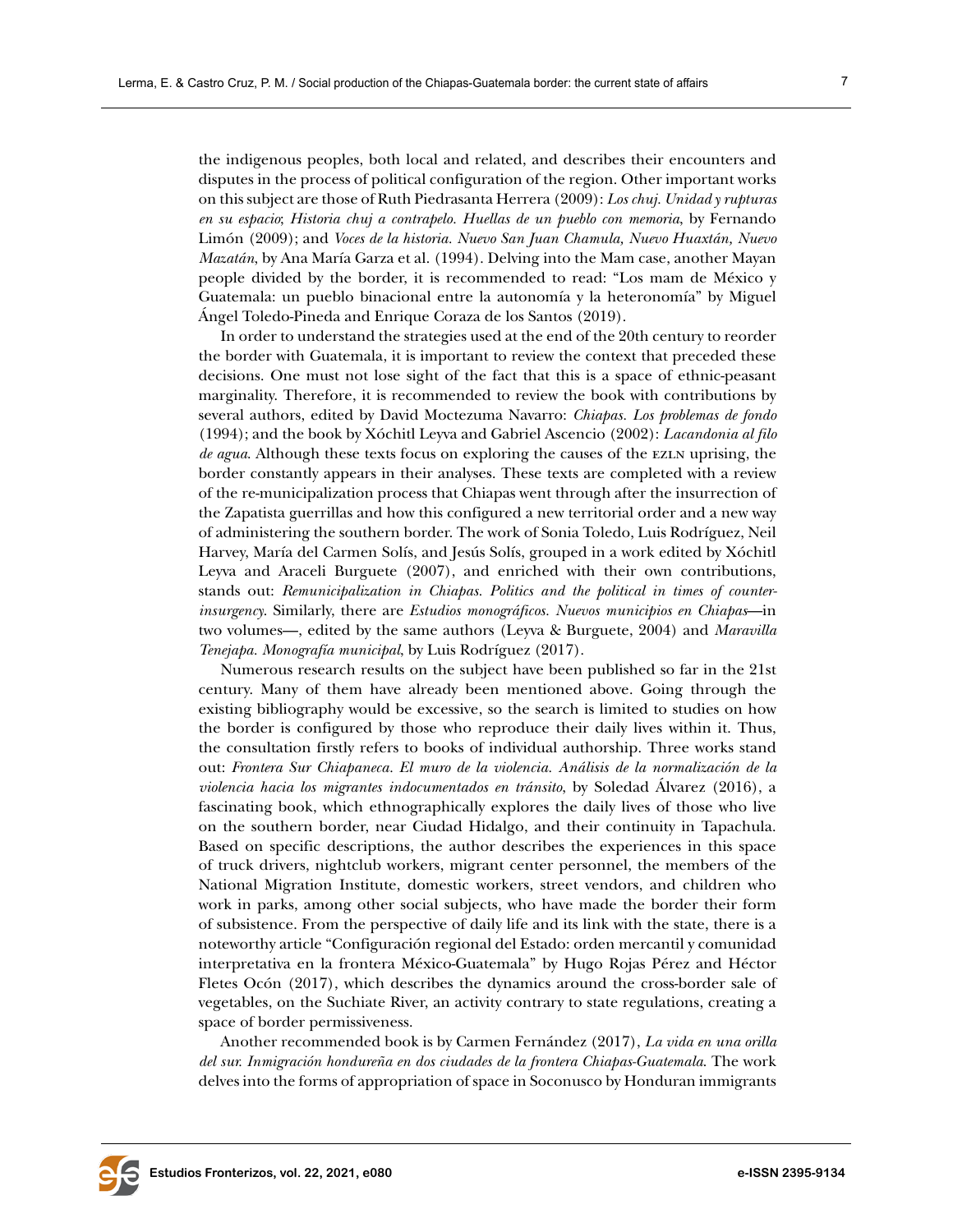and their social networks, formed to face the challenges imposed on this population because of their status as neighbors and their desire to move further to the north of the continent. Texts that may well complete this topic, from a gender perspective, are that of Dulce K. Ramírez López (2018), *Mujeres migrantes en la frontera sur de México: aproximaciones desde la interseccionalidad*, and that of Rojas Wiesner and Ángeles Cruz (2012), "La situación de las mujeres migrantes en la frontera de México con Guatemala". With these publications it is possible to begin to understand the social dynamics of Central American immigrants settled in the region of interest.

Finally, to complete the recent study of social dynamics on the border, this article concludes with two books, the first by Enriqueta Lerma (2019b): *Los otros creyentes. Territorio y tepraxis de la Iglesia liberadora en la región fronteriza de Chiapas*, in which the author addresses the problems experienced at what she calls "the intermediate Chiapas-Guatemala Border". She analyzes the efforts of parishioners of the liberating church (liberation theology) to intervene in the organization of the territory on the southern border, in the municipalities of Frontera Comalapa and Chicomuselo, where believers wish to decriminalize Central American migration and stop the extractivist mining that threatens their territory. The second book is by Mario Valdez (2006), *Desencuentro y encuentro de fronteras: el Petén guatemalteco y el sureste mexicano 1985-1949*, which addresses, from the perspective of regional history, how the border territory was appropriated in the integration of the jungle into the global production system. In order to explain the construction of cross-border regional space, the author analyzes the economic investments, extractive projects, and disputes between different companies that shaped the development of the current border.

On the other hand, there is a series of collective books that address different social, historical, gender, labor, health, and migratory aspects, such as: *Identidades, migraciones y género en la frontera sur de México*, edited by Edith Kauffer (2002); *Actores y realidades en la frontera sur de México*, edited by Hugo Ángeles Cruz et al. (2005); and *Trabajo y vida cotidiana de centroamericanos en la frontera suroccidental de México*, edited by Carolina Rivera (2014), which analyses the working conditions of Guatemalan, Salvadoran, and Honduran migrants who decided to stay in the Soconusco region. Among these collective works there are two texts, one written from a macro perspective, edited by Daniel Villafuerte Solís (2004): *La frontera sur de México. Del tlc México-Centroamérica al Plan Puebla-Panamá*; and the other with a narrower perspective, which emphasizes the people and objects that cross the border: *Regímenes de movilidad en la frontera México-Guatemala: gobernanza transfronteriza para el Desarrollo*, by María del Rocío Barajas Escamilla et al. (2021).

The collective book, *Vidas transfronterizadas: dinámicas y actores en el límite Guatemala/ México, siglo xix-xxi*, edited by Justus Fenner et al. (2020), a product of the binational research group Mexico-Guatemala, deserves special attention. The text addresses the historic production process of this border, with an ingredient that did not exist in the works reviewed so far, this being the participation of researchers from both sides of the border; therefore, the text considers both views in a broad historical period and in various aspects.

There are research results in articles and book chapters on how this border is perceived. Some recommendations are, "'Guatemalteco-mexicano-estadounidenses' en Chiapas: familias con estatus ciudadano diferenciado y su multiterritorialidad" (Lerma, 2016), where the author illustrates how the territory is perceived diversely, according to the mobility possibilities of a group of Guatemalan origin settled in a

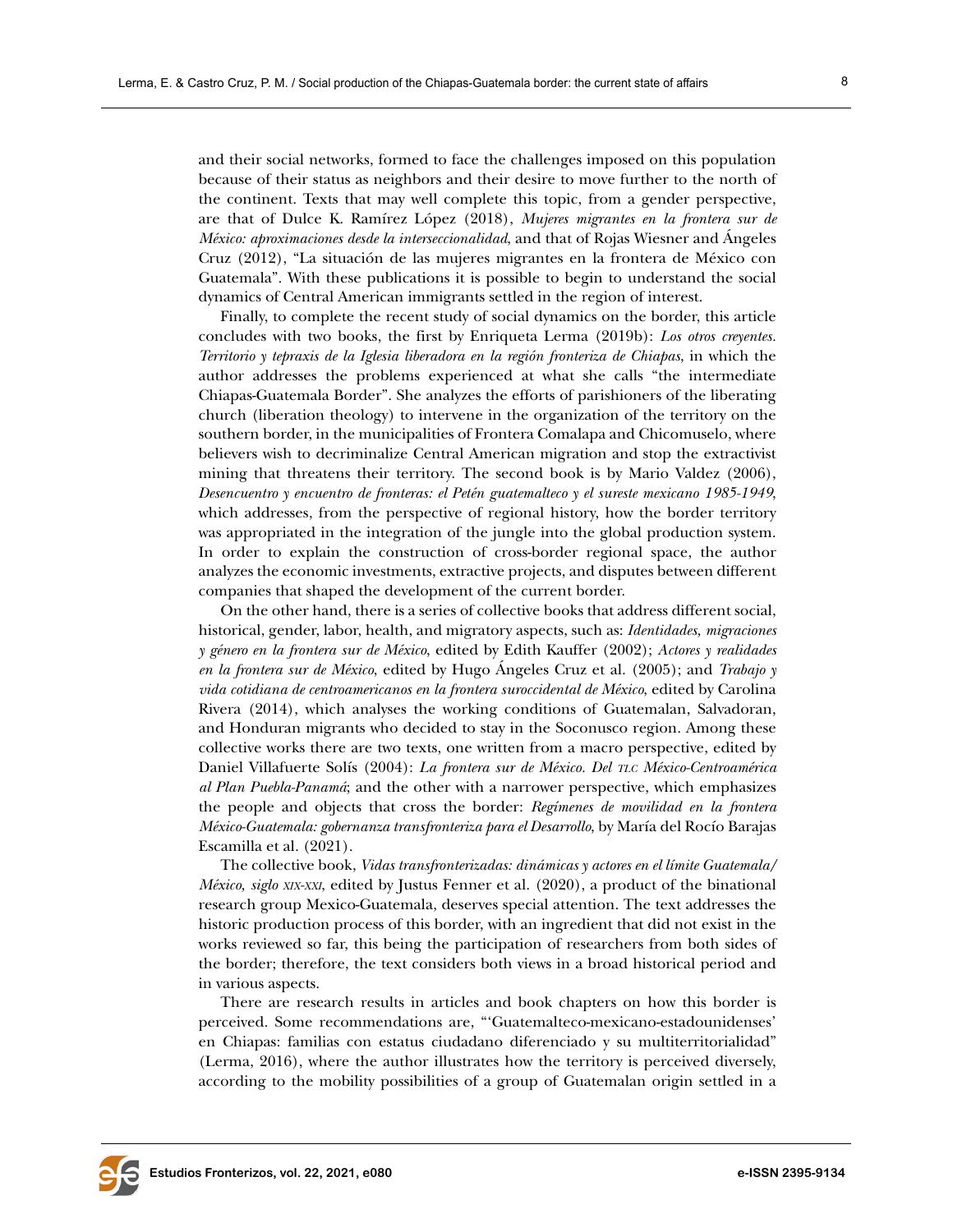border municipality. The article, "La línea '…está ahí, es algo que se ve, pero que también se siente': imaginarios de frontera de las juventudes 'al sur'" by Amalia Campos Delgado (2010), explores how the border is perceived by young people who have taken on the challenge of crossing two borders, Mexico-Guatemala and Mexico-United States. It is also worth reviewing the study by Diego Noel Ramos Rojas (2020), "La triple frontera: propuesta conceptual para explicar las dinámicas de la region fronteriza entre México y Guatemala", which presents the different perceptions of the space held by different migrant actors, depending on their nationality.

The following section groups a different category with a more geopolitical focus.

# On land-use planning and the logic of national security: texts and documents

As mentioned above, Andrés Fábregas (2015) identified the inauguration of a migration control process on the southern border in the 1980s. This was consolidated with the intervention of national and international organizations dedicated to identifying, assisting, and regulating the passage of Central Americans to Mexico, especially Guatemalans, who arrived in Mexico as a result of armed conflicts in the region. A decade later, the intention to reorganize the border territory would result from agreements reached during the signing of the Free Trade Agreement.

María del Carmen García identifies the strengthening of border control mechanisms as part of international agreements:

the subordination of Mexico to the security agenda of the U.S. government reached its maximum expression in the administrations of Vicente Fox and Felipe Calderón. It can be exemplified by the treatment given to the phenomenon of irregular transit migration. (García, 2015, p. 60)

This section mentions the bibliographical and documentary clues to follow based on the discourse of reordering the southeastern territory—focused on regional development—and the aim of "guaranteeing national border security".

At the beginning of the 21st century, the southern border underwent strategies to produce a controlled space. This task was dominated by a set of economic measures aimed at productively reordering the territory and the conclusion of agreements, conventions, and plans to make it "secure". There are some specialized publications on these points, which facilitate research. In the last decade of the 20th century, Rodolfo Casillas identified certain key points, made known in the text "Migraciones centroamericanas en México. Semplanza de un proceso social emergente" (Casillas, 1991). There, he suggested paying attention to the diversity of the migratory flows crossing the southern border and the diverse ways those related remained legally or illegally in the area, whether as temporary workers, refugees, displaced persons, or transmigrants. Casillas finds in the attempt to register, control, and diminish these diverse migratory flows a reinforcement of a policy of coupling with U.S. immigration policies.

Along the same lines, another recommendation is the results of César E. Ordoñez (1994) in *Modernización y Desarrollo regional en Chiapas. Un caso: la zona libre de Tapachula* and "Tendencias de la integración económica fronteriza en Chiapas y Guatemala"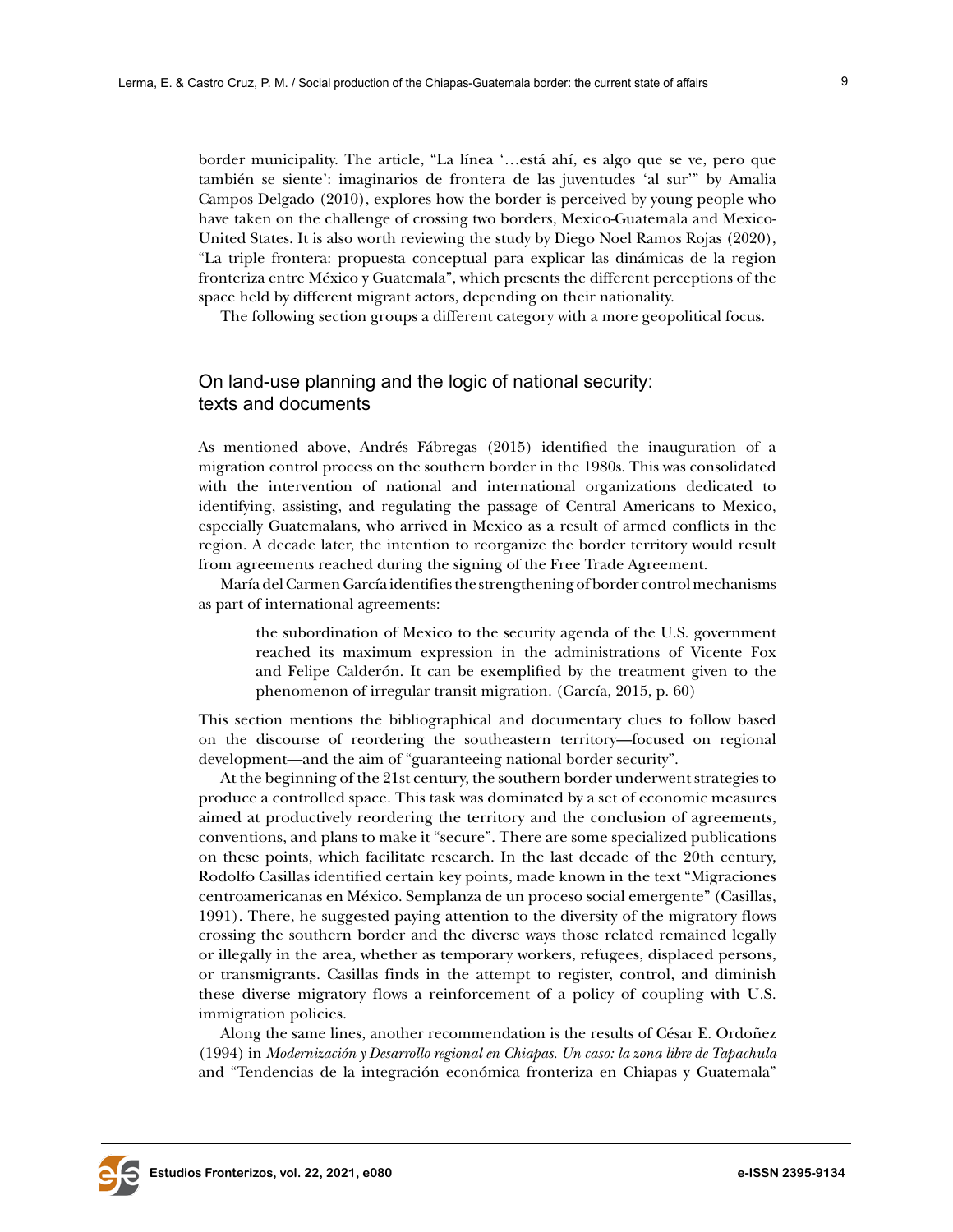(Ordoñez, 2001), studies in which he demonstrates how the development of southern Mexico and Central America has been planned as part of an economic integration strategy, which includes making the southern Mexican border "productive". It is also worth reviewing: "Las fronteras de la Frontera sur" by Daniel Villafuerte and María del Carmen García (2005); "La migración irregular de tránsito desde el derecho y la política en el tiempo global. El caso de México" by María del Carmen García (2015); and the essay by Úrsula Roldán, "La frontera estratégica y extendida, México-Centroamérica. Sus impactos: 'Seguridad nacional versus derechos humanos de la población migrante'" (2017). These studies help understand, in a timely and chronological manner, the political-economic provisions applied to this border, by considering the impact of the global economy on the local.

On the other hand, two articles offer a sociological look at the process of imaginary production of contemporary international borders, with emphasis on the political configuration of the Chiapas-Guatemala border: "Esta orilla que es nuestro centro. Producción imaginaria de la frontera: Una mirada desde el borde Chiapas-Guatemala", by Enriqueta Lerma (2019a), and "La producción de una franja fronteriza controlada. El ordenamiento territorial en el sureste mexicano", by Fenner et al. (2020).

This bibliography makes it possible to introduce and follow up on the complex political relationships at the different global, national, and regional scales and on the different mechanisms developed and applied to Mexico-Guatemala border control. Similarly, other sources include the minutes and annual reports by the Southern Border Affairs Commission of the Senate of the Republic published on its website (Comisión de Asuntos Fronterizos Sur lxiii legislatura, 2016; Comisión de Asuntos Fronterizos Sur lxii-lxiii legislaturas, 2018). This website records, in two decades, at least eight initiatives aimed at boosting economic development in the region. These are mentioned here to provide a list that may be of interest: the Puebla Panama Plan in 2000; the Trust for the Regional Development of the South Southeast in 2001; the Commission for the Comprehensive Development of the South-Southeast Region in 2004; and the Meso-America Integration and Development Project in 2008. In 2014, the commission recorded the promotion of two funds: the Border Fund and the South-Southeast Fund, both to conduct studies and projects. For 2016, the commission mentions the readjustment of two initiatives: the Border Competitiveness Fund and the launch of the South-Southeast Regional Development Program, aimed at promoting productive programs.

It is also worth consulting the update of the labor and short-stay migration regulations conducted during the government of Felipe Calderón. There is also the 2008 Plan for the Reorganization of the Southern Border, which regulated the issuance of permits to Guatemalans and Belizeans. From that same year, there is also the first Letter of Agreement on the Merida Initiative, signed between Mexico and the United States, which implied cooperation and recognition of shared responsibilities to counteract the violence caused by drug trafficking on both sides of the border. It is worth highlighting the four main points agreed upon in the Merida Initiative: *1*. To affect the operation capacity of organized crime; *2*. To institutionalize the capacity to maintain the rule of law; *3*. To create the border structure of the 21st century; and *4*. To build strong and resilient communities (Embajada y Consulados de Estados Unidos en México, n. d.). These points implement a border with increased immigration control.

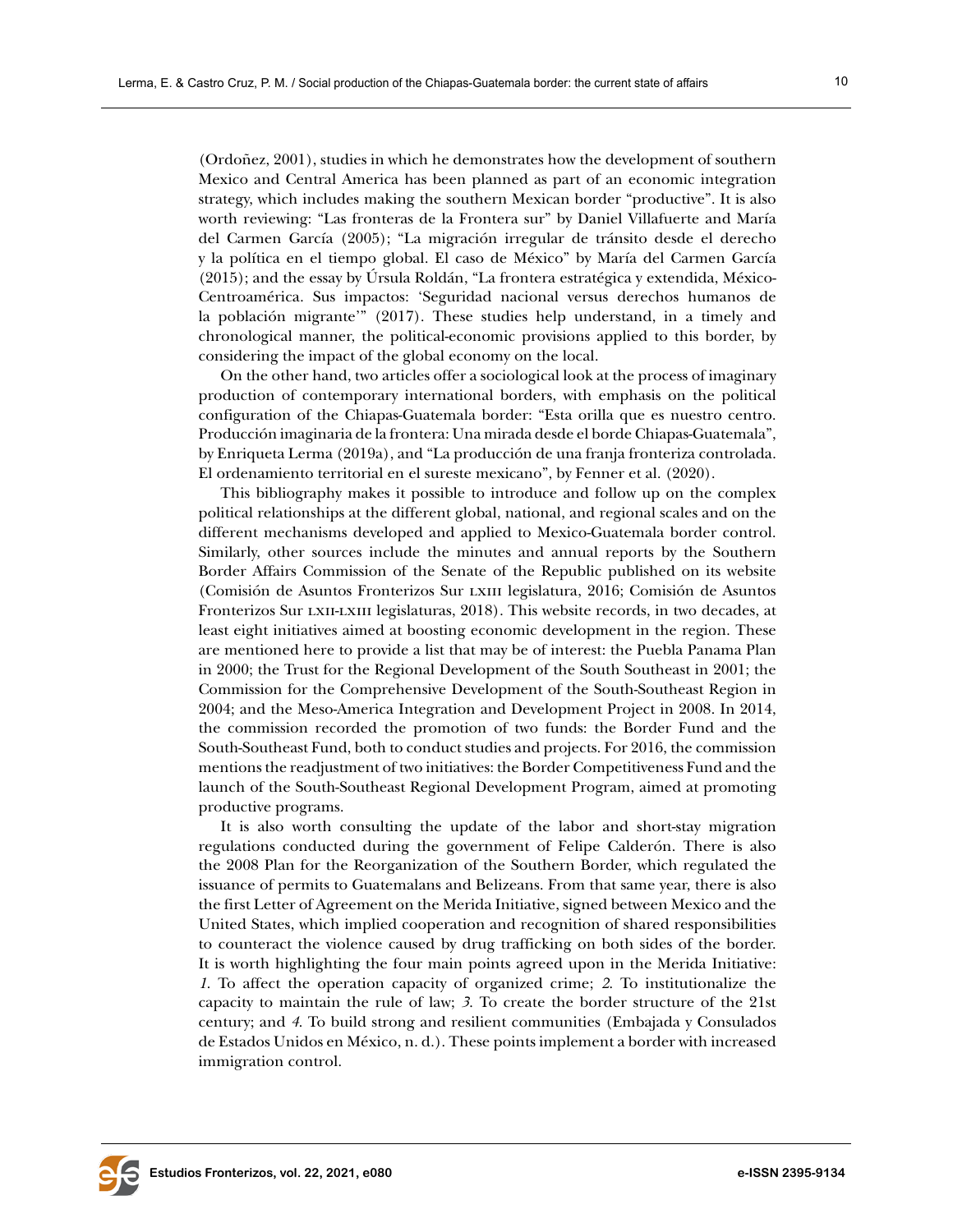The Merida Initiative represented a decisive step in advancing the U.S. external border into Mexican territory. It helped encourage the criminalization of border areas in 2008. This meant the transition from a policy based on economic development to a policy adjusted to national security. This logic became particularly important in the current border territorial planning design, where the Southern Border Program occupies a significant place.

In the same vein, it is of utmost importance to pay attention to the implementation of the program mentioned above, the beginning of a set of measures related to national security, representing the continuity of the National Security Program 2014- 2018 (*dof*, 2014b). This second program transformed the concept of security used in the diagnosis of the southern border. It proposed a new multidimensional approach that included the surveillance of the health, nutritional, ecological, and labor systems, among others, to maintain the security of national sovereignty. As of this modification, "prevention" was prioritized, so the document devotes a significant part to explaining the need to detect *possible* threats that *may* "hinder security", and delegates to the Executive power the decision making in this matter, with the capacity to "avail of the entire permanent armed force, that is, the Army, the Navy, and the Air Force, to guarantee the international security and external defense of the federation" (*dof*, 2014b), including, especially, the southern border.

The prominence of the Southern Border Program, promoted by President Enrique Peña Nieto in 2014, lies in the fact that it was justified as part of a plan to develop the region economically. In reality, it had other objectives, having taken charge of safeguarding border security. Of note is the interest in concluding the construction of Comprehensive Attention Centers for Border Transit (Centros de Atención Integral al Tránsito Fronterizo, CAITF), whose initial programmed objective was to monitor foreign trade and improve road transit,2 as published in the *Diario Oficial de la Federación* (*por*, 2014a). However, in the field, the carry focus on detaining migrants, deporting them, and acting as barriers to regional mobility and markers of border territory.

In addition to paying attention to this program, it is suggested that further attention be paid to increasing militarization in the area. For example, it is worth mentioning the inauguration of the barracks of the 101st Infantry Battalion with 600 personnel in Chicomuselo. As stated at the time, Manuel Velasco, governor of Chiapas, was to strengthen security actions and protocols in the region and on the southern border (Coutiño, 2018, p. 23). The barracks joins other previously established military stations: three of the Unmarked Infantry Company (Compañía de Infantería No Encuadrada, cine) in Maravilla Tenejapa, Boca Lacantum, and Camp Lacantum; two military bases in Puerto Chiapas and Motozintla, and the 4th Motorized Regiment in Tapachula, in addition to two military bases in Chiapas, one in Comitán, and the other in Tuxtla Gutiérrez. The latter received the Early Warning and Detection Squadron, in 1987, to guard the southern border (Comisión de Defensa Nacional lxii legislatura Cámara de Diputados & Secretaría de la Defensa Nacional, 2014). These data help to think about the role of the army in border protection, which should not be left out of inquiries.



 $^{\rm 2}$  The agencies that comprise the Border Transit Assistance Center are the Secretariat of the Interior (Secretaría de Gobernación); the Secretariat of National Defense (Secretaría de la Defensa Nacional); the Secretariat of the Navy (Secretaría de la Marina); the Secretariat of Finance and Public Credit (Secretaría de Hacienda y Crédito Público); the Secretariat of Agriculture, Livestock, Rural Development, Fisheries, and Food (Secretaría de Agricultura, Ganadería, Desarrollo Rural, Pesca y Alimentación); and the Secretariat of Health (Secretaría de Salud).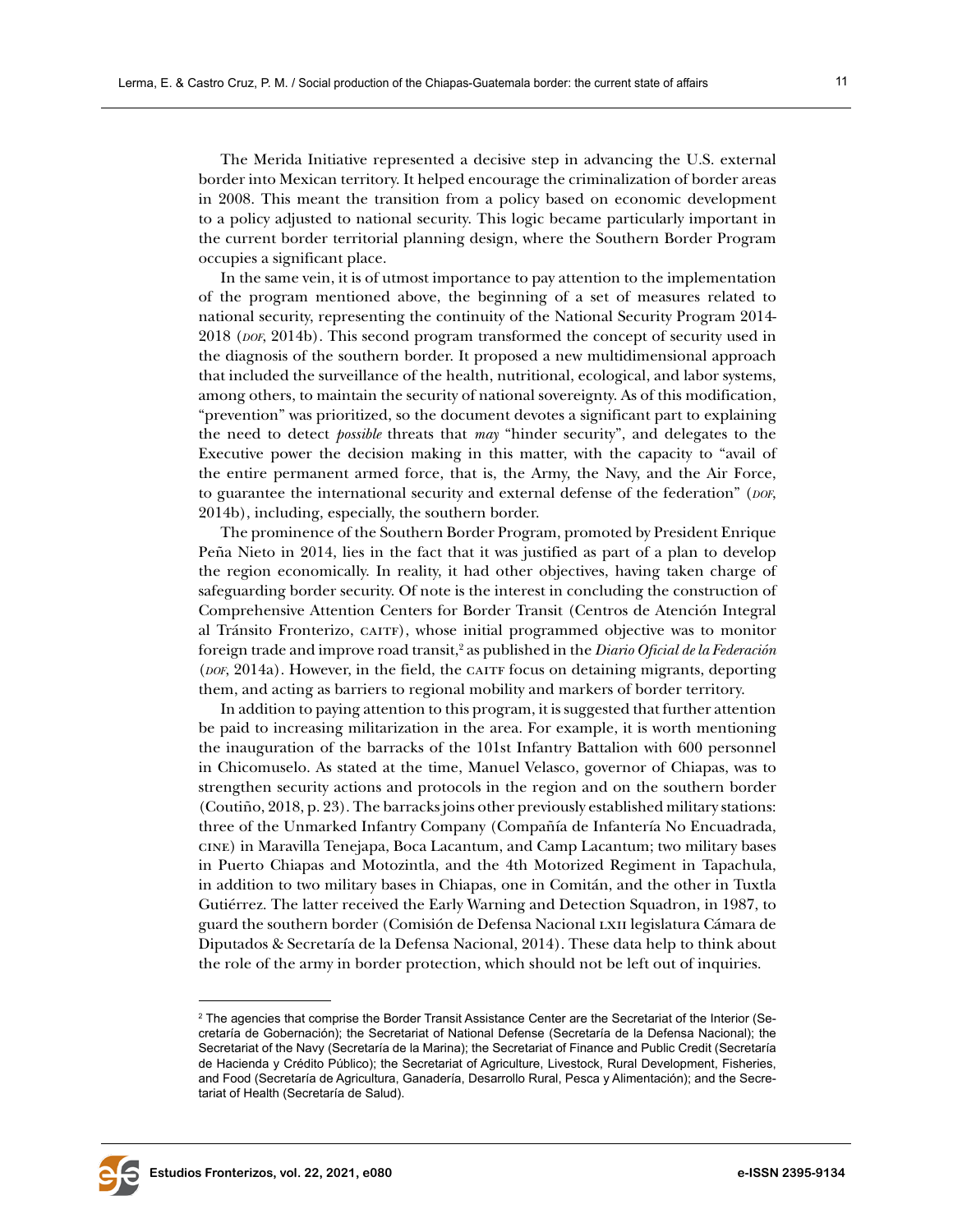The article, "La producción de una franja fronteriza controlada. El ordenamiento territorial en el sureste mexicano. El ordenamiento territorial en el sureste mexicano" by Enriqueta Lerma (2020) helps go more in-depth into territorial planning, illustrating the attempt to economically develop the region with the intention of containing Central American migration by strengthening productive areas and the development of communication routes, to consolidate a migratory circuit.

## In conclusion

With all the works mentioned above, one cannot argue that this is an undiscovered border or one for which little data are available. On the contrary, the analysis of the southern border—Chiapas-Guatemala—already has a considerable body of research results, to which new titles are constantly being added. The bibliographic review helped illustrate the diversity of topics and approaches and the problems that have been analyzed to make this space more comprehensible. However, it also helped find common aspects, research in the making, and emerging or unexplored topics. Among other issues, it is noteworthy that, unlike work done prior to the 21st century, the texts currently avoid developing exhaustive explanations on the history of the international delimitation of the border and try not to dwell on specific descriptions of geography or demography. On the contrary, as part of the research advances, the objectives of the study are addressed from the first pages, and reference is made to the current state of affairs to contextualize the central discussion.

There are other cross-cutting aspects present in most of the studies. There is still interest in making visible the ethnic diversity of the border, comprised of the original Mayan population (Chuj, Mame, Kanjobal, Acateca, Tojolabal, Tsotsil, and Tseltal), to highlight their specific characteristics and historical continuity. This approach helps situate the continuities and rethink and make the analyses more complex in the face of the recent social heterogeneity resulting from new migratory flows (Central American, African, and from the Caribbean).

Similarly, the approach to studying the frontier remains and considers it not as a homogeneous territory but as an area comprised of diverse eco-systemic regions, historically complexified by different development plans, diverse production activities, and successive waves of colonization. This approach is complemented by analyzing recent local, regional, and global economic and political processes and their impact on different border sections. Although these are not innovative analyses, they take on new meanings when dealing with the border configuration based on national and international political agreements on border security and when analyzing the differentiated consequences along the international boundary.

On the other hand, there has been an increase in migration studies on this border, which initially shifted from analyzing regional mobility in pendular circuits, Mexican-Guatemalan day laborers, and seasonal workers, to a broader spectrum of the phenomenon, with an emphasis on Central American migration. This has led to no longer seeing this border only as a binational (Mexico-Guatemala) or tri-national (Mexico-Guatemala-Belize) boundary but as a space where other border processes are connected.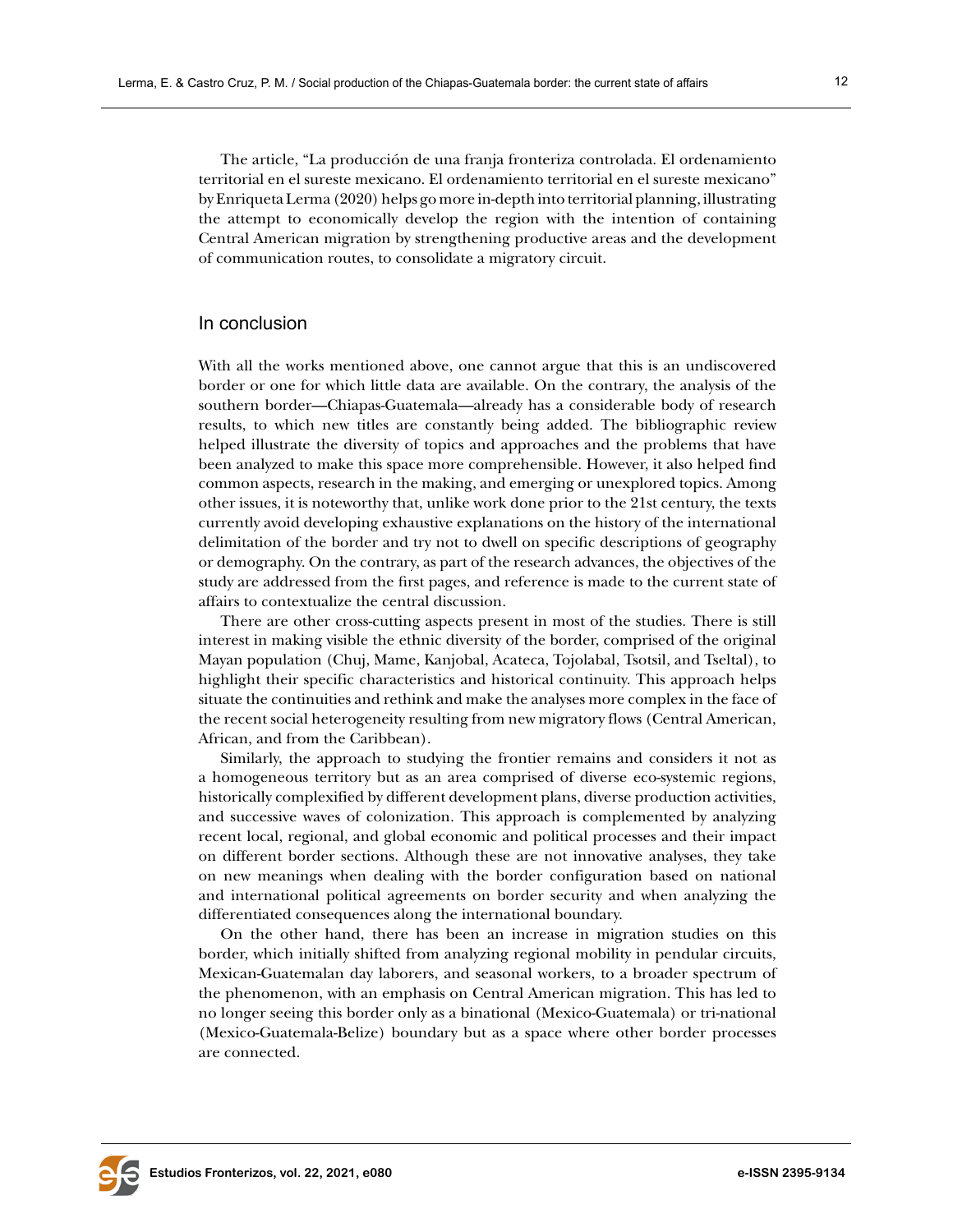As predicted by Andrés Fábregas (2015, p. 32) in the 1980s, interest in three issues took on greater importance: first, migration, to which reference has already been made; second, the exploration and exploitation of hydrocarbon and mineral deposits on the southern border, and the social conflicts derived from these activities; and third, the development of tourism in protected natural areas, as regulated spaces that prevent the proliferation of human settlements.

Other topics have been less studied, including the perception that border inhabitants have of the social dynamics that affect them and how their livelihoods have been transformed by securitization policies and migration to other parts of Mexico and the United States. There has also been little production of studies with a gender perspective. On the contrary, there has been an increase in research on securitization policies and violence, human rights, and exploratory studies on the increase in child migration and the massive caravans of Central American migrants.

Undoubtedly, the bibliography that will be reviewed shortly will touch on other topics currently under development. Among these are the social impact of the National Guard in the different border sections, the social and political effect of Haitian migration in Soconusco, which increased between 2020 and 2021, and in the last year, the social consequences of the restrictions caused by the COVID-19 pandemic.

For the time being, the hope is that what has been presented in this document will be of interest to know the current state of affairs and help identify gaps to be worked on in detail. These studies presented here do not exhaust what has been written so far. Even so, hopefully, this document will provide direction to those interested in analyzing the processes taking place along the southern border, especially in the Chiapas-Guatemala stretch.

#### Acknowledgments

This contribution is part of the Support Program for Research and Technological Innovation Projects, PAPIIT IN300620, class of 2020, of the Universidad Nacional Autónoma de México.

## References

- Aguayo, S., Christensen, H., O'Dogherty Madrazo, L. & Varesse, S. (1989). *Los refugiados guatemaltecos en Campeche y Quintana Roo. Condiciones sociales y culturales*. Instituto de Investigaciones de las Naciones Unidas para el Desarrollo Social/ El Colegio de México.
- Álvarez, S. (2016). *Frontera sur chiapaneca. El muro de la violencia. Análisis de la normalización de la violencia hacia los migrantes indocumentados en tránsito*. Universidad Iberoamericana.
- Ángeles Cruz, H. M. & Huicochea Gómez, L., Saldívar Moreno, A. & Tuñón Pablos, E. (Coords.). (2005). *Actores y realidades en la frontera sur de México*. Conapo/El Colegio de la Frontera Sur.

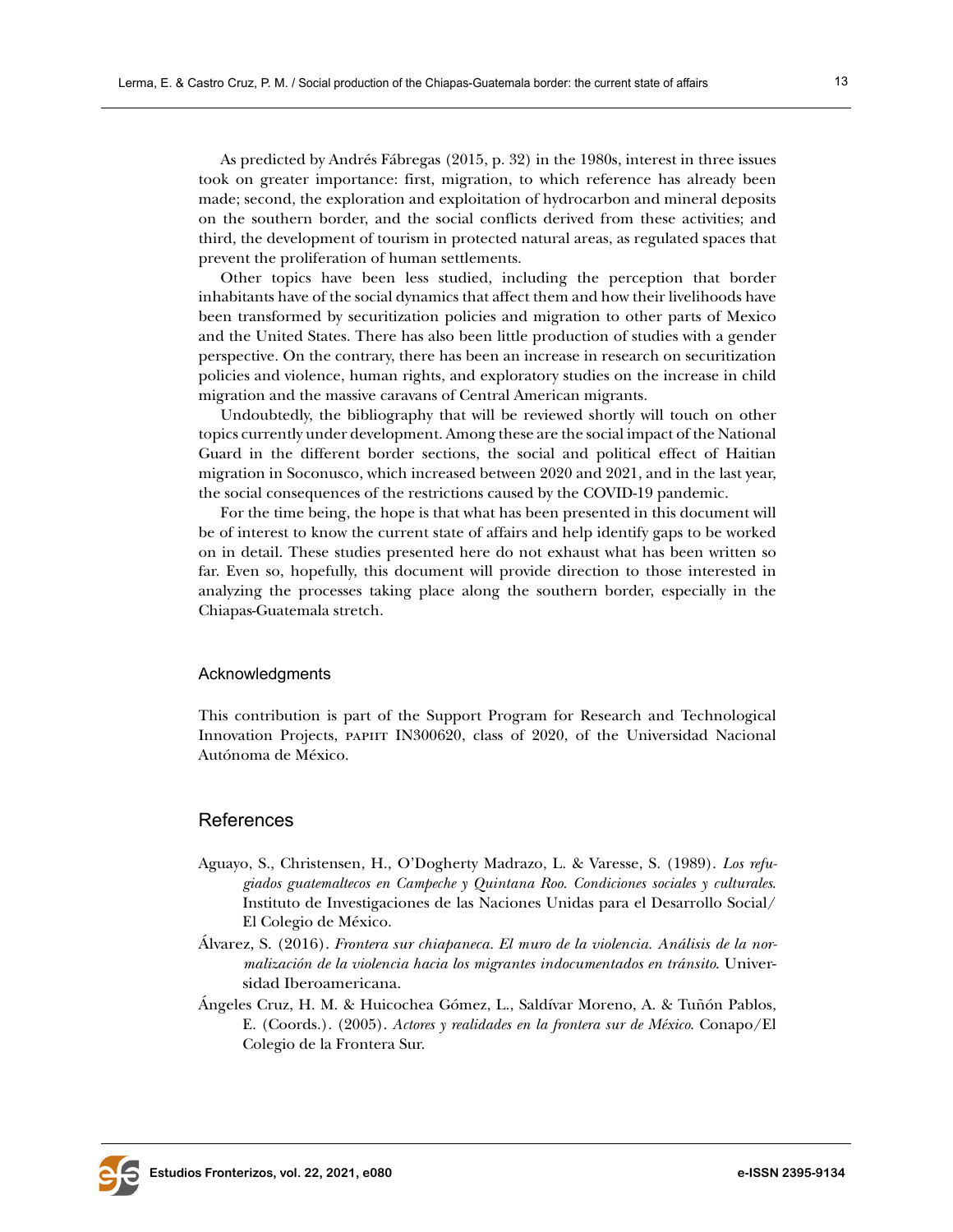- Barajas Escamilla, M. R., Ortiz Gómez, M. G. & Kosigyna, L. (2021). *Regímenes de movilidad en la frontera México-Guatemala. Gobernanza transfronteriza para el desarrollo*. ciesas/ Centro Geo/CIDE/Instituto Mora/El Colegio de la Frontera Sur.
- Bovin, P. (1997). *Las fronteras del Istmo. Fronteras y sociedades entre el sur de México y América Central*. Centro de Investigaciones y Estudios Superiores en Antropología Social/Centro de Estudios Mexicanos y Centroamericanos.
- Campos Delgado, A. E. (2010). La línea "...está ahí, es algo que se ve, pero que también se siente": imaginarios de frontera de las juventudes "al sur". *LiminaR*, *8*(2), 46-70. [http://www.scielo.org.mx/scielo.php?script=sci\\_](http://www.scielo.org.mx/scielo.php?script=sci_arttext&pid=S1665-80272010000200004&lng=es&tlng=es) [arttext&pid=S1665-80272010000200004&lng=es&tlng=es](http://www.scielo.org.mx/scielo.php?script=sci_arttext&pid=S1665-80272010000200004&lng=es&tlng=es)
- Casillas, R. (1991). Migraciones centroamericanas en México. Semblanza de un proceso social emergente. *Relaciones, 47*, 67-81. [https://www.colmich.edu.mx/rela](https://www.colmich.edu.mx/relaciones25/files/revistas/046/RodolfoCasillasR.pdf)[ciones25/files/revistas/046/RodolfoCasillasR.pdf](https://www.colmich.edu.mx/relaciones25/files/revistas/046/RodolfoCasillasR.pdf)
- Comisión de Asuntos Fronterizos Sur lxii-lxiii legislaturas. (2018). *Memoria de labores de comisiones*. Cámara de Senadores. [http://www.senado.gob.mx/comisiones/](http://www.senado.gob.mx/comisiones/asuntos_fronterizos_sur/docs/MEMORIA_CO_Asuntos_Fronterizos_Sur.pdf) [asuntos\\_fronterizos\\_sur/docs/MEMORIA\\_CO\\_Asuntos\\_Fronterizos\\_Sur.pdf](http://www.senado.gob.mx/comisiones/asuntos_fronterizos_sur/docs/MEMORIA_CO_Asuntos_Fronterizos_Sur.pdf)
- Comisión de Asuntos Fronterizos Sur lxiii legislatura*.* (2016). *Plan de trabajo 2016*. Cámara de Senadores. [http://www.senado.gob.mx/comisiones/asuntos\\_fron](http://www.senado.gob.mx/comisiones/asuntos_fronterizos_sur/docs/Programa1_LXIII.pdf)[terizos\\_sur/docs/Programa1\\_LXIII.pdf](http://www.senado.gob.mx/comisiones/asuntos_fronterizos_sur/docs/Programa1_LXIII.pdf)
- Comisión de Defensa Nacional lxii legislatura Cámara de Diputados & Secretaría de la Defensa Nacional. (2014). *Fuerza Aérea Mexicana. La aviación militar, un siglo de historia (1915-2015)*. ALDVS. [http://biblioteca.diputados.gob.mx/janium/bv/](http://biblioteca.diputados.gob.mx/janium/bv/md/LXII/FAM_aviacion_militar.pdf) [md/LXII/FAM\\_aviacion\\_militar.pdf](http://biblioteca.diputados.gob.mx/janium/bv/md/LXII/FAM_aviacion_militar.pdf)
- Coutiño, G. (2018, December 9). Inauguran cuartel militar en Chicomuselo. *Meridiano 90*.
- De Vega, M. (2011). *Historia de las relaciones internacionales de México 1821-2010* (vol. 2, Centroamérica). Secretaría de Relaciones Exteriores.
- De Vos, J. (1993). *Las fronteras de la frontera sur. Reseña de los proyectos de expansión que figuraron la frontera entre México y Centroamérica*. Universidad Juárez Autónoma de Tabasco.
- De Vos, J. (1994). *Vivir en frontera. La experiencia de los pueblos de Chiapas, México*. Centro de Investigaciones y Estudios Superiores en Antropología Social.
- De Vos, J. (1996). *Oro verde. La conquista de la selva Lacandona por los madereros tabasqueños*. Fondo de Cultura Económica/Instituto de Cultura de Tabasco.
- De Vos, J. (2002a). Las fronteras de la frontera sur. Una visión histórica. In E. F. Kauffer Michel (Ed.), *Identidades, migraciones y género en la frontera sur de México* (pp. 49- 67). El Colegio de la Frontera Sur.
- De Vos, J. (2002b). *Una tierra para sembrar sueños. Historia reciente de la selva Lacandona 1950-2000*. Fondo de Cultura Económica/Centro de Investigaciones y Estudios Superiores en Antropología Social.
- De Vos, J. (2003). *Viajes al desierto de la soledad. Un retrato hablado de la selva Lacandona*. Centro de Investigaciones y Estudios Superiores en Antropología Social/Miguel Ángel Porrúa.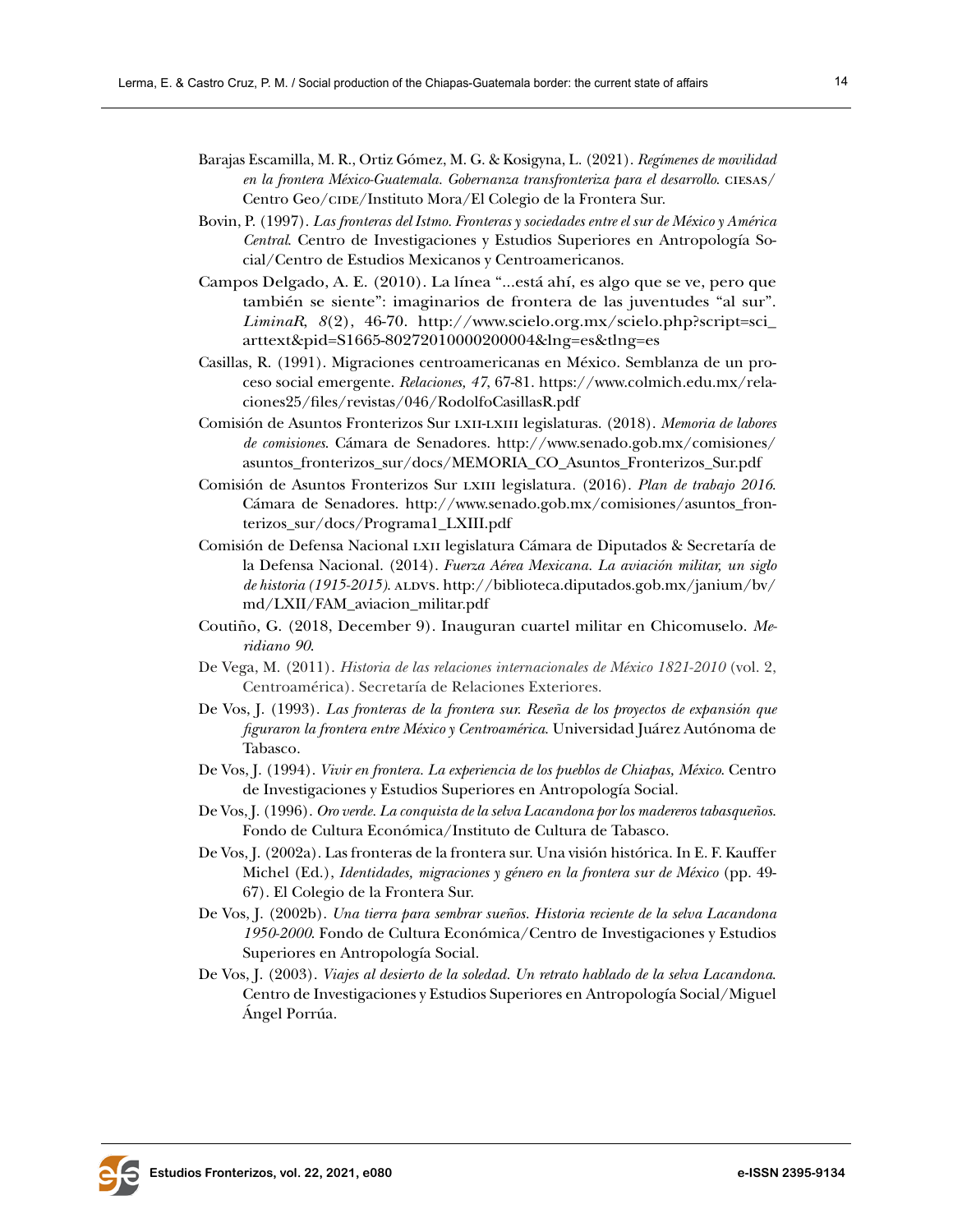- Del Val, J., Sánchez, C. & Zolla, C. (Coords.). (2019). *Estado del desarrollo económico y social de los pueblos indígenas de Chiapas*. Programa Universitario de Estudios de la Diversidad Cultural Interculturalidad-Universidad Nacional Autónoma de México.
- *Diario Oficial de la Federación* (*dof*). (2014a). Acuerdo por el que se instruye la constitución de los Centros de Atención Integral al Tránsito Fronteriza (Caitfi). [https://www.dof.gob.mx/nota\\_detalle.php?codigo=5351464&fe](https://www.dof.gob.mx/nota_detalle.php?codigo=5351464&fecha=08/07/2014)[cha=08/07/2014](https://www.dof.gob.mx/nota_detalle.php?codigo=5351464&fecha=08/07/2014)
- *Diario Oficial de la Federación* (*dof*). (2014b). *Programa de Seguridad Nacional 2014-2018, 30 de abril*. [http://www.dof.gob.mx/nota\\_detalle.php?codigo=5342824&fe](http://www.dof.gob.mx/nota_detalle.php?codigo=5342824&fecha=30/04/2014)[cha=30/04/2014](http://www.dof.gob.mx/nota_detalle.php?codigo=5342824&fecha=30/04/2014)
- Embajada y Consulados de Estados Unidos en México. (n. d.). *Iniciativa Mérida*. [ht](https://mx.usembassy.gov/es/tag/iniciativa-merida/)[tps://mx.usembassy.gov/es/tag/iniciativa-merida/](https://mx.usembassy.gov/es/tag/iniciativa-merida/)
- Fábregas, A. (2015). *Marcos institucionales de la antropología en Chiapas a finales del segundo milenio*. Centro de Estudios Superiores de México y Centroamérica-Universidad de Ciencias y Artes de Chiapas.
- Fenner, J., Lerma Rodríguez, E., Piedrasanta Herrera, R. & Torras Conangla, R. (Coords.). (2020). *Vidas transfronterizadas: dinámicas y actores en el límite Guatemala/ México, siglo xix-xxi*. Centro de Investigacioes Multidisciplinarias sobre Chiapas y la Frontera Sur-unam.
- Fernández, C. (2017). *La vida en una orilla del sur. Inmigración hondureña en dos ciudades de la frontera Chiapas-Guatemala*. Centro de Investigaciones y Estudios Superiores en Antropología Social-Sureste.
- Freyermuth, G. & Hernández, R. (1992). *Una década de refugio en México*. Centro de Investigaciones y Estudios Superiores en Antropología Social-Sureste/Academia Mexicana de Derechos Humanos.
- García, M. C. (2015). La migración irregular de tránsito desde el derecho y la política en el tiempo global. El caso de México. In M. E. Anguiano & D. Villafuerte (Coords.), *Cruces de fronteras. Movilidad humana y políticas migratorias* (pp. 52- 81). El Colegio de la Frontera Norte/Centro de Estudios Superiores de México y Centroamérica/Universidad de Ciencias y Artes de Chiapas. [https://colef.](https://colef.repositorioinstitucional.mx/jspui/bitstream/1014/544/1/Cruces%20de%20fronteras_Int.pdf) [repositorioinstitucional.mx/jspui/bitstream/1014/544/1/Cruces%20de%20](https://colef.repositorioinstitucional.mx/jspui/bitstream/1014/544/1/Cruces%20de%20fronteras_Int.pdf) [fronteras\\_Int.pdf](https://colef.repositorioinstitucional.mx/jspui/bitstream/1014/544/1/Cruces%20de%20fronteras_Int.pdf)
- Garza, A. M., Paz, M. F., Ruiz, J. M. & Calvo, A. (1994). *Voces de la historia. Nuevo San Juan Chamula, Nuevo Huixtán, Nuevo Mazatán*. Centro Regional de Investigaciones Multidisciplinarias-Universidad Nacional Autónoma de México.
- Guerrero, A. (2007). Imágenes de América Latina y México a través de los mapas mentales. In A. Arruda & M. Alba (Eds.), *Espacios imaginarios y representaciones sociales* (pp. 235-285). Anthropos/Universidad Autónoma Metropolitana-Iztapalapa.
- Hernández Castillo, R. (1988). *Mecanismos de reproducción social y cultural de los indígenas kanjobales refugiados en Chiapas* [Bachelor thesis, Escuela Nacional de Antropología e Historia].
- Hernández Castillo, R. (1992). Los refugiados guatemaltecos y la dinámica fronteriza en Chiapas. In G. Freyermuth & R. Hernández (Eds.), *Una década de refugio en*

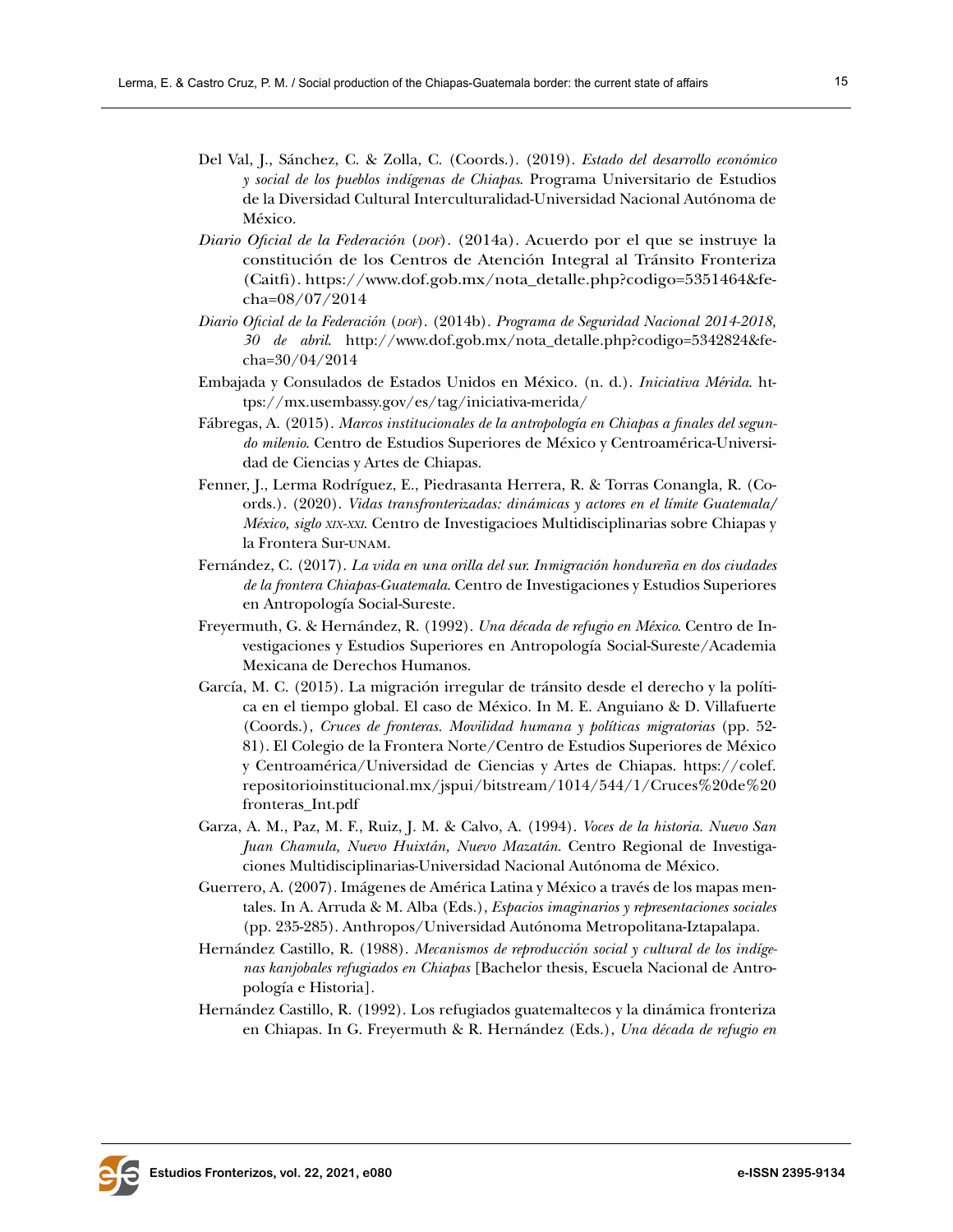*México* (pp. 93-105). Centro de Investigaciones y Estudios Superiores en Antropología Social/Instituto Chiapaneco de Cultura/Academia de Derechos Humanos.

- Hernández Castillo, R. (1994). Identidades colectivas en los márgenes de la nación: etnicidad y cambio religioso entre los mames de Chiapas. *Nueva Antropología*, *13*(45), 83-105.
- Hernández Castillo, R. (2001). *La otra frontera. Identidades múltiples en el Chiapas poscolonial*. ciesas-Miguel Ángel Porrúa.
- Hernández Castillo, R. (2004). De la sierra a la selva: identidades étnicas y religiosas en la frontera sur. In J. P. Viqueira & M. H. Ruz (Eds.), *Chiapas. Los rumbos de otra historia*. Centro de Investigaciones y Estudios Superiores en Antropología Social/Universidad Nacional Autónoma de México.
- Hernández Castillo, R. (2012). *Sur profundo. Identidades indígenas en la frontera Chiapas-Guatemala*. Centro de Investigaciones y Estudios Superiores en Antropología Social/Comisión Nacional de Desarrollo de los Pueblos Indígenas.
- Hernández Castillo, R., Nava Zamora, N., Flores Arenales, C. & Escalona Victoria, J. L. (1993). *La experiencia del refugio en Chiapas. Nuevas relaciones en la frontera sur mexicana*. Academia Mexicana de Derechos Humanos.
- Kauffer, E. F. (1997). [Refugiados guatemaltecos y conformación de la frontera sur de](http://scholar.google.com/scholar?cluster=9211918243358037139&hl=en&oi=scholarr)  [Chiapas en los años ochenta.](http://scholar.google.com/scholar?cluster=9211918243358037139&hl=en&oi=scholarr) In P. Bovin (Dir.), *Las fronteras del Istmo. Fronteras y sociedades entre el sur de México y América Central* (pp. 163-170). Centro de Investigaciones y Estudios Superiores en Antropología Social/Centro Francés de Estudios Mexicanos y Centroamericanos.
- Kauffer, E. F. (2000a). *Les réfugiés guatémaltèques au Chiapas. Le retour du peuple du maïs. Un projet politique* (Collection Logiques Politiques). L'Harmattan.
- Kauffer, E. F. (2000b). Refugiados guatemaltecos en México: del refugio a la repatriación del retorno a la integración. *Boletín Conapo*, *4*(12), 7-12. [https://www.](https://www.academia.edu/34411955/Refugiados_guatemaltecos_en_M%C3%A9xico_del_refugio_a_la_repatriaci%C3%B3n_del_retorno_a_la_integraci%C3%B3n_Bolet%C3%ADn_de_Migraci%C3%B3n_Internacional_12_CONAPO_p_7_12) [academia.edu/34411955/Refugiados\\_guatemaltecos\\_en\\_M%C3%A9xico\\_del\\_](https://www.academia.edu/34411955/Refugiados_guatemaltecos_en_M%C3%A9xico_del_refugio_a_la_repatriaci%C3%B3n_del_retorno_a_la_integraci%C3%B3n_Bolet%C3%ADn_de_Migraci%C3%B3n_Internacional_12_CONAPO_p_7_12) [refugio\\_a\\_la\\_repatriaci%C3%B3n\\_del\\_retorno\\_a\\_la\\_integraci%C3%B3n\\_Bo](https://www.academia.edu/34411955/Refugiados_guatemaltecos_en_M%C3%A9xico_del_refugio_a_la_repatriaci%C3%B3n_del_retorno_a_la_integraci%C3%B3n_Bolet%C3%ADn_de_Migraci%C3%B3n_Internacional_12_CONAPO_p_7_12)[let%C3%ADn\\_de\\_Migraci%C3%B3n\\_Internacional\\_12\\_CONAPO\\_p\\_7\\_12](https://www.academia.edu/34411955/Refugiados_guatemaltecos_en_M%C3%A9xico_del_refugio_a_la_repatriaci%C3%B3n_del_retorno_a_la_integraci%C3%B3n_Bolet%C3%ADn_de_Migraci%C3%B3n_Internacional_12_CONAPO_p_7_12)
- Kauffer, E. F. (Ed.). (2002). *Identidades, migraciones y género en la frontera sur de México*. El Colegio de la Frontera Sur.
- Kauffer, E. F. (2005). De la frontera política a las fronteras étnicas: refugiados guatemaltecos en México. *Frontera Norte*, *17*(34), 7-36. [http://www.scielo.org.mx/](http://www.scielo.org.mx/scielo.php?script=sci_arttext&pid=S0187-73722005000200001&lng=es&tlng=es) [scielo.php?script=sci\\_arttext&pid=S0187-73722005000200001&lng=es&tlng=es](http://www.scielo.org.mx/scielo.php?script=sci_arttext&pid=S0187-73722005000200001&lng=es&tlng=es)
- Kauffer, E. F. (Coord.). (2011a). *Entre manantiales y ríos desatados: paradojas de las hidropolíticas fronterizas (México-Guatemala).* ciesas/Colmich.
- Kauffer, E. F. (2011b). Hidropolíticas en la frontera entre México, Guatemala y Belice: la necesaria redefinición de un concepto para analizar la complejidad de las relaciones en torno al agua en escenarios transfronterizos. *Aqua-Lac*, *3*(1), 157- 166. <http://aqua-lac.org/index.php/Aqua-LAC/article/view/81/58>
- Kauffer, E. F. (2013). De las indefiniciones a las demarcaciones inacabadas: repensar las fronteras fluviales y terrestres entre México, Guatemala y Belice. *Liminar. Estudios sociales y humanísticos*, *11*(2), 70-81. [https://doi.org/10.29043/liminar.](https://doi.org/10.29043/liminar.v11i2.223) [v11i2.223](https://doi.org/10.29043/liminar.v11i2.223)

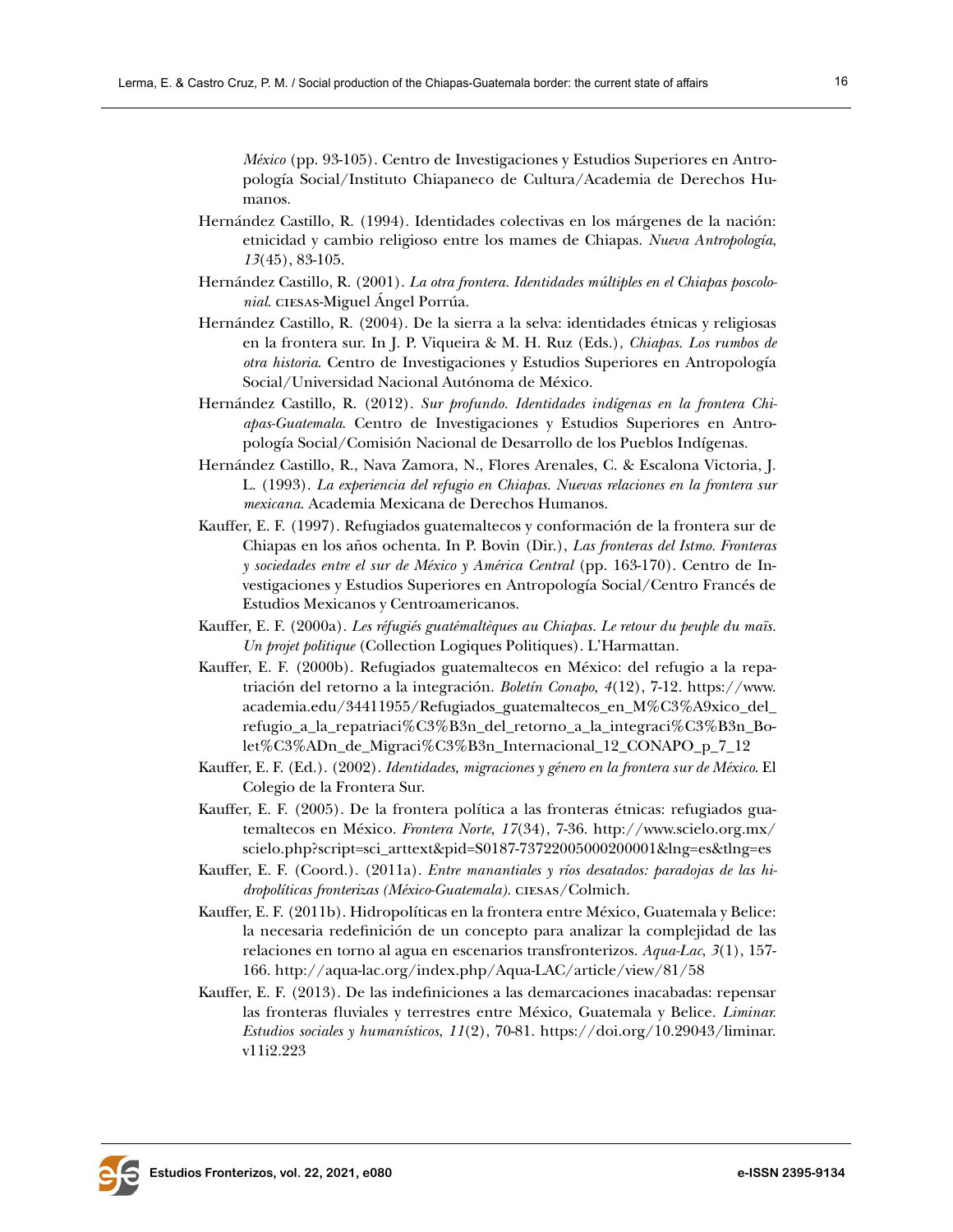- Lerma, E. (2016). "Guatemalteco-mexicano-estadounidenses" en Chiapas: familias con estatus ciudadano diferenciado y su multiterritorialidad. *Migraciones Internacionales*, *8*(30), 95-124. <https://doi.org/10.17428/rmi.v8i3.616>
- Lerma, E. (2019a). Esta orilla que es nuestro centro. Producción imaginaria de la frontera: Una mirada desde el borde Chiapas-Guatemala. *Espacios políticos*, *11*(18), 21-38. [https://www.academia.edu/41126164/Esta\\_orilla\\_que\\_es\\_nuestro\\_cen](https://www.academia.edu/41126164/Esta_orilla_que_es_nuestro_centro._Producci%C3%B3n_imaginaria_de_la_frontera_Una_mirada_desde_el_borde_Chiapas-Guatemala)[tro.\\_Producci%C3%B3n\\_imaginaria\\_de\\_la\\_frontera\\_Una\\_mirada\\_desde\\_el\\_](https://www.academia.edu/41126164/Esta_orilla_que_es_nuestro_centro._Producci%C3%B3n_imaginaria_de_la_frontera_Una_mirada_desde_el_borde_Chiapas-Guatemala) [borde\\_Chiapas-Guatemala](https://www.academia.edu/41126164/Esta_orilla_que_es_nuestro_centro._Producci%C3%B3n_imaginaria_de_la_frontera_Una_mirada_desde_el_borde_Chiapas-Guatemala)
- Lerma, E. (2019b). *Los otros creyentes. Territorio y tepraxis de la Iglesia liberadora en la región fronteriza de Chiapas*. Centro de Investigaciones Multidisciplinarias sobre Chiapas y la Frontera Sur/unam.
- Lerma, E. (2020). La producción de una franja fronteriza controlada. El ordenamiento territorial en el sureste mexicano. In Fenner, J., Lerma Rodríguez, E., Piedrasanta Herrera, R. & Torras Conangla, R. (Coords.), *Vidas transfronterizadas: dinámicas y actores en el límite Guatemala/México, siglo xix-xxi* (pp. 169-199). Cimsur-unam.
- Lerma, E. & Monterrosa, L. G. (2020). Notas introductorias a la obra de Ricardo Falla. Resultados de una jornada de estudio en Chiapas. *Revista Pueblos y Fronteras Digital*, *15*, e499. [http://www.pueblosyfronteras.unam.mx/index.php/in](http://www.pueblosyfronteras.unam.mx/index.php/index.php/pyf/article/view/499)[dex.php/pyf/article/view/499](http://www.pueblosyfronteras.unam.mx/index.php/index.php/pyf/article/view/499)
- Leyva, X. & Ascencio, G. (2002). *Lacandonia al filo de agua*. Universidad Nacional Autónoma de México/Centro de Investigaciones y Estudios Superiores en Antropología Social/Fondo de Cultura Económica.
- Leyva, X. & Burguete, A. (2004). *Estudios monográficos. Nuevos municipios en Chiapas*. Centro de Investigaciones y Estudios Superiores en Antropología Social/Gobierno de Chiapas.
- Leyva, X. & Burguete, A. (Eds.). (2007). *Remunicipalization in Chiapas. Politics and the political in times of counter-insurgency*. Centro de Investigaciones y Estudios Superiores en Antropología Social/International Work Group for Indigenous Affairs. [https://www.iwgia.org/en/documents-and-publications/documents/publica](https://www.iwgia.org/en/documents-and-publications/documents/publications-pdfs/english-publications/241-mexico-web/file.html)[tions-pdfs/english-publications/241-mexico-web/file.html](https://www.iwgia.org/en/documents-and-publications/documents/publications-pdfs/english-publications/241-mexico-web/file.html)
- Limón, F. (2009). *Historia chuj a contrapelo. Huellas de un pueblo con memoria*. El Colegio de la Frontera Sur.
- Martínez Velasco, G. (1994). *Plantaciones, trabajo guatemalteco y política migratoria en la frontera sur de México*. Gobierno del Estado de Chiapas.
- Medina, A. (1973). Notas etnográficas sobre los mames de Chiapas, Méx. *Anales de Antropología*, *10*, 141-220. [http://www.revistas.unam.mx/index.php/antropolo](http://www.revistas.unam.mx/index.php/antropologia/article/view/23286)[gia/article/view/23286](http://www.revistas.unam.mx/index.php/antropologia/article/view/23286)
- Moctezuma Navarro, D. (Coord.). (1994). Chiapas. *Los problemas de fondo*. Centro Regional de Investigaciones Multidisciplinarias-unam.
- Ordoñez, C. E. (1994). *Modernización y desarrollo regional en Chiapas. Un caso: la zona libre de Tapachula*. Centro de Investigaciones Humanísticas de Mesoamérica y el Estado de Chiapas/unam.
- Ordoñez, C. E. (2001). Tendencias de la integración económica fronteriza en Chiapas y Guatemala. In O. Gall (Coord.), *Chiapas: sociedad, economía, interculturalidad y política* (pp. 269-295). Centro de Investigaciones Interdisciplinarias en Ciencias y Humanidades-unam.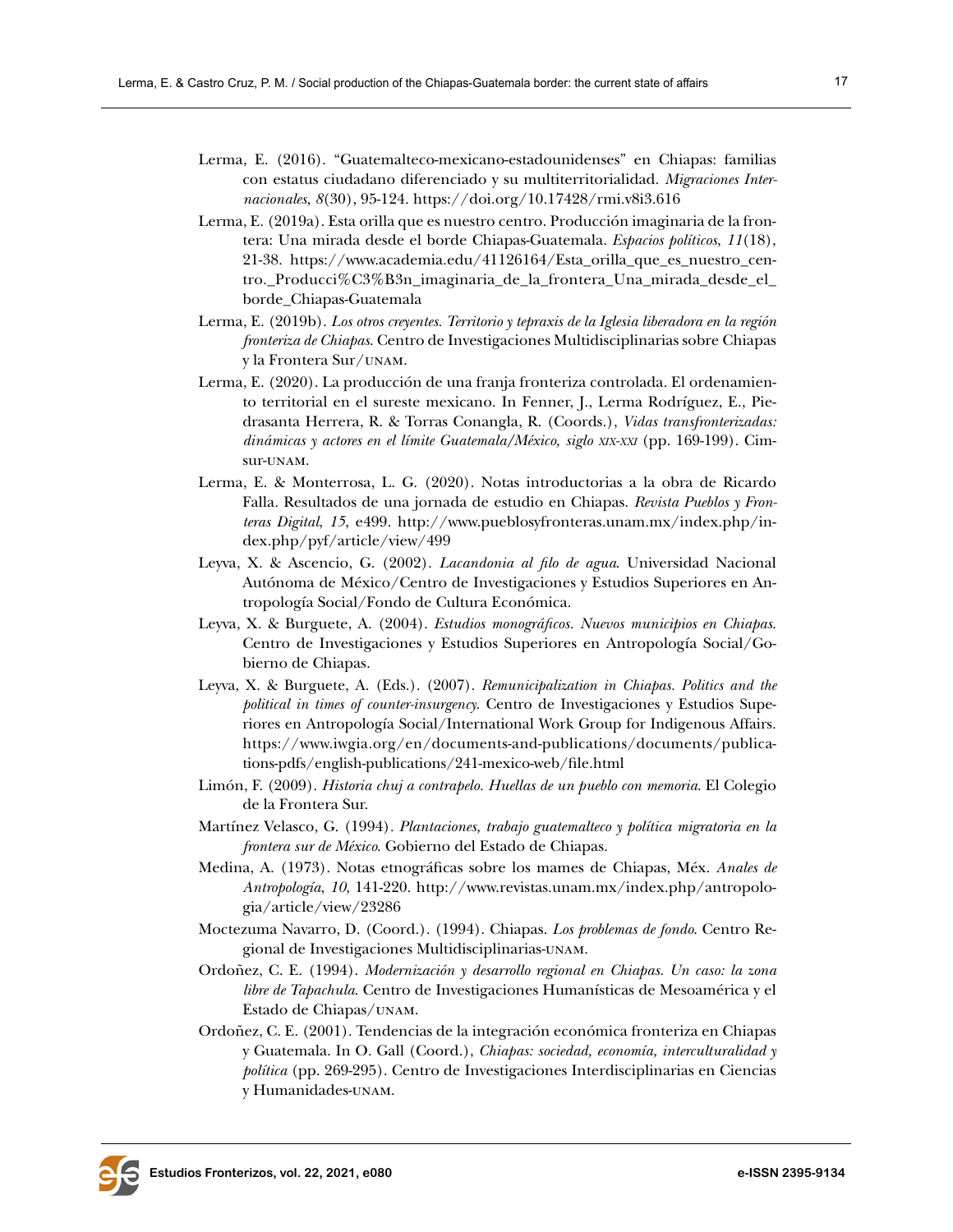Piedrasanta Herrera, R. (2009). *Los chuj. Unidad y rupturas en su espacio*. ARMAR Editores.

- Ramírez López, D. K. (2018). *Mujeres migrantes en la frontera sur de México: aproximaciones desde la insterseccionalidad*. Centro Regional de Investigaciones Multidisciplinarias-unam.
- Ramos Rojas, D. N. (2020). La triple frontera: propuesta conceptual para explicar las dinámicas de la región fronteriza entre México y Guatemala. *Cuadernos Inter.c.a.mbio sobre Centroamérica y el Caribe*, *17*(2), e43760. [https://revistas.ucr.](https://revistas.ucr.ac.cr/index.php/intercambio/article/view/43760/44052) [ac.cr/index.php/intercambio/article/view/43760/44052](https://revistas.ucr.ac.cr/index.php/intercambio/article/view/43760/44052)
- Rivera, C. (Coord.). (2014). *Trabajo y vida cotidiana de centroamericanos en la frontera suroccidental de México*. ciesas/Publicaciones de La Casa Chata.
- Rodríguez, L. (2017). *Maravilla Tenejapa. Monografía municipal*. Edición del autor.
- Rojas Pérez, H. S. & Fletes Ocón, H. B. (2017). Configuración regional del Estado: orden mercantil y comunidad interpretativa en la frontera México-Guatemala. *Estudios Fronterizos*, *18*(35), 1-21. <https://doi.org/10.21670/ref.2017.35.a01>
- Rojas Wiesner, M. & Ángeles Cruz, H. M. (2012). La situación de las mujeres migrantes en la frontera de México con Guatemala. In E. Tuñón Pablos & M. L. Rojas Wiesner, (Coords.), Género y migración (pp. 37-66). El Colegio de la Frontera Sur/El Colegio de la Frontera Norte/El Colegio de Michoacán/Centro de Investigaciones y Estudios Superiores en Antropología Social.
- Roldán, Ú. (2017). La frontera estratégica y extendida, México-Centroamérica. Sus impactos: "seguridad nacional versus derechos humanos de la población migrante". In A. Ares & J. Eguren (Eds.), *Los movimientos migratorios en las fronteras iberoamericanas* (pp. 163-190). Observatorio Iberoamericano Movilidad Humana, Migraciones y Desarrollo. [https://www.academia.edu/33065574/\\_2017\\_](https://www.academia.edu/33065574/_2017_Los_Movimientos_Migratorios_en_las_Fronteras_Iberoamericanas) [Los\\_Movimientos\\_Migratorios\\_en\\_las\\_Fronteras\\_Iberoamericanas](https://www.academia.edu/33065574/_2017_Los_Movimientos_Migratorios_en_las_Fronteras_Iberoamericanas)
- Ruíz Lagier, V. (2013). *Ser mexicano en Chiapas. Identidad y ciudadanización entre los refugiados guatemaltecos en La Trinitaria, Chiapas*. inah.
- Ruíz Lagier, V. (2018). Los refugiados guatemaltecos y la frontera-frente de discriminación, explotación y desigualdad. *Revista Alteridades*, *28*(56), 47-57. [https://](https://doi.org/10.24275/uam/izt/dcsh/alteridades/2018v28n56/Ruiz) [doi.org/10.24275/uam/izt/dcsh/alteridades/2018v28n56/Ruiz](https://doi.org/10.24275/uam/izt/dcsh/alteridades/2018v28n56/Ruiz)
- Sepúlveda, C. (1958). Historia y problema de los límites de México ii: la frontera sur. *Historia Mexicana*, *8*(2), 145-174. [https://historiamexicana.colmex.mx/index.](https://historiamexicana.colmex.mx/index.php/RHM/article/view/757) [php/RHM/article/view/757](https://historiamexicana.colmex.mx/index.php/RHM/article/view/757)
- Tamayo, L. M. O. (2015). La Comisión Mexicana de Límites y la definición de la frontera sur del país. *Revista de Geografía Norte Grande*, (60), 115-134. [https://www.](https://www.redalyc.org/pdf/300/30041118007.pdf) [redalyc.org/pdf/300/30041118007.pdf](https://www.redalyc.org/pdf/300/30041118007.pdf)
- Toledo-Pineda, M. Á. & Coraza de los Santos, E. (2019). Los mam de México y Guatemala: un pueblo binacional entre la autonomía y la heteronomía. *Revista Pueblos y Fronteras Digital*, *14*. [https://doi.org/10.22201/cimsur.18704115e.2019.](https://doi.org/10.22201/cimsur.18704115e.2019.v14.369) [v14.369](https://doi.org/10.22201/cimsur.18704115e.2019.v14.369)
- Valdez, M. (2006). *Desencuentro y encuentro de fronteras: el Petén guatemalteco y el sureste mexicano 1895-1949*. Universidad intercultural de Chiapas-Universidad de Ciencias y Artes de Chiapas.